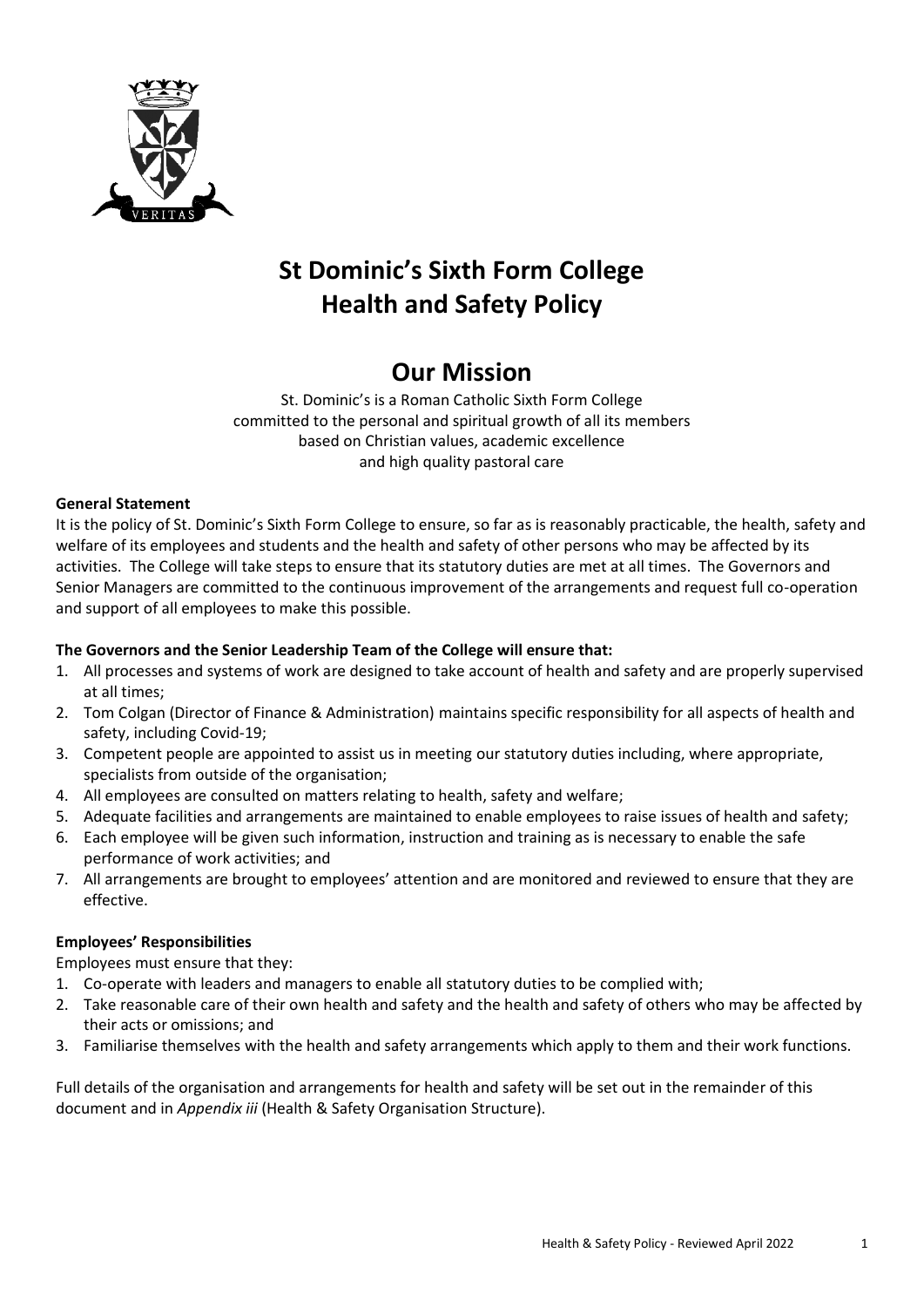#### **Implementation**

The appointed Health and Safety leader of the College is the Director of Finance and Administration, Tom Colgan, who is a member of the Senior Leadership Team. Issues relating to safety are regularly reviewed at the Estates and Risk Management Team (ERMT) which is chaired by the Director of Finance. All staff are invited to raise items of concern at these meetings. Other members of the group include the Principal, the Vice Principal, the Housekeeping Supervisor, the Staff Health & Safety Representative and the Fire Officer. The group meets twice per term. The Health and Safety Officer role is currently vacant and under review at the start of the academic year 2021.

Termly inspections are carried out by the Health and Safety Co-ordinator and sometimes with the help of an outside consultant, such as compliance testing experts from Office Test. The results of these inspections are raised at the ERMT meetings and the relevant staff informed so that matters are corrected.

It is the responsibility of every employee to be fully aware of health and safety issues and raise these with the ERMT Team, or the appropriate manager for the specific area. When accidents or 'near misses' do occur these must be reported to Tom Colgan. Serious accidents will be reported to the Health and Safety Executive as required by the 'Reporting of Injuries, Diseases and Dangerous Occurrences Regulations' (RIDDOR) 1995 as well as to the ESFA.

Leaders and Managers are expected to take additional responsibility for the specific risks associated within their areas. They should ensure that activities under their control are carried out, as far as is reasonably practicable, safely and without risk to health. Where appropriate, Risk Assessments should be made and filed by these leaders and managers and reviewed on a regular basis. Leaders and Managers should do this by inspecting their own areas on the first week back to College. Health and Safety staff training, specific to the area, should also be arranged by the manager and included in the induction of new staff. Leaders and Managers should give the necessary information and instructions to employees including the departmental safety procedures. Where leaders and managers are concerned that employees are failing to comply with the appropriate procedures then they must report this to the Principal who will consider whether the College Disciplinary Procedures should be applied.

#### **Areas of Responsibility are listed in** *Appendix i***.**

Tom Colgan, FD, will arrange for new staff to be informed of the Health and Safety Policy and Procedures during their induction. The training budget will allow for staff requiring training in this subject to attend courses as and when required. General staff training and health & safety information will be given where appropriate. Advice is often sought from external consultants such as the 'Consortium of Local Education Authorities for the Provision of Science Services' CLEAPSS.

The Health and Safety needs of the disabled, and others requiring specific help, will be taken into account during the emergency evacuation of the buildings procedure.

It is the aim of the College to continuously improve its policy and procedures. To this end, the Health and Safety Policy will be reviewed annually and staff will be informed of the changes. The Director of Finance & Administration, in conjunction with the Principal, will take responsibility for reviewing the policy annually in consultation with the ERMT Team. The Health and Safety Policy will be issued to all staff at the start of each academic year in August and be informed of any changes to the policy and procedures by the Principal.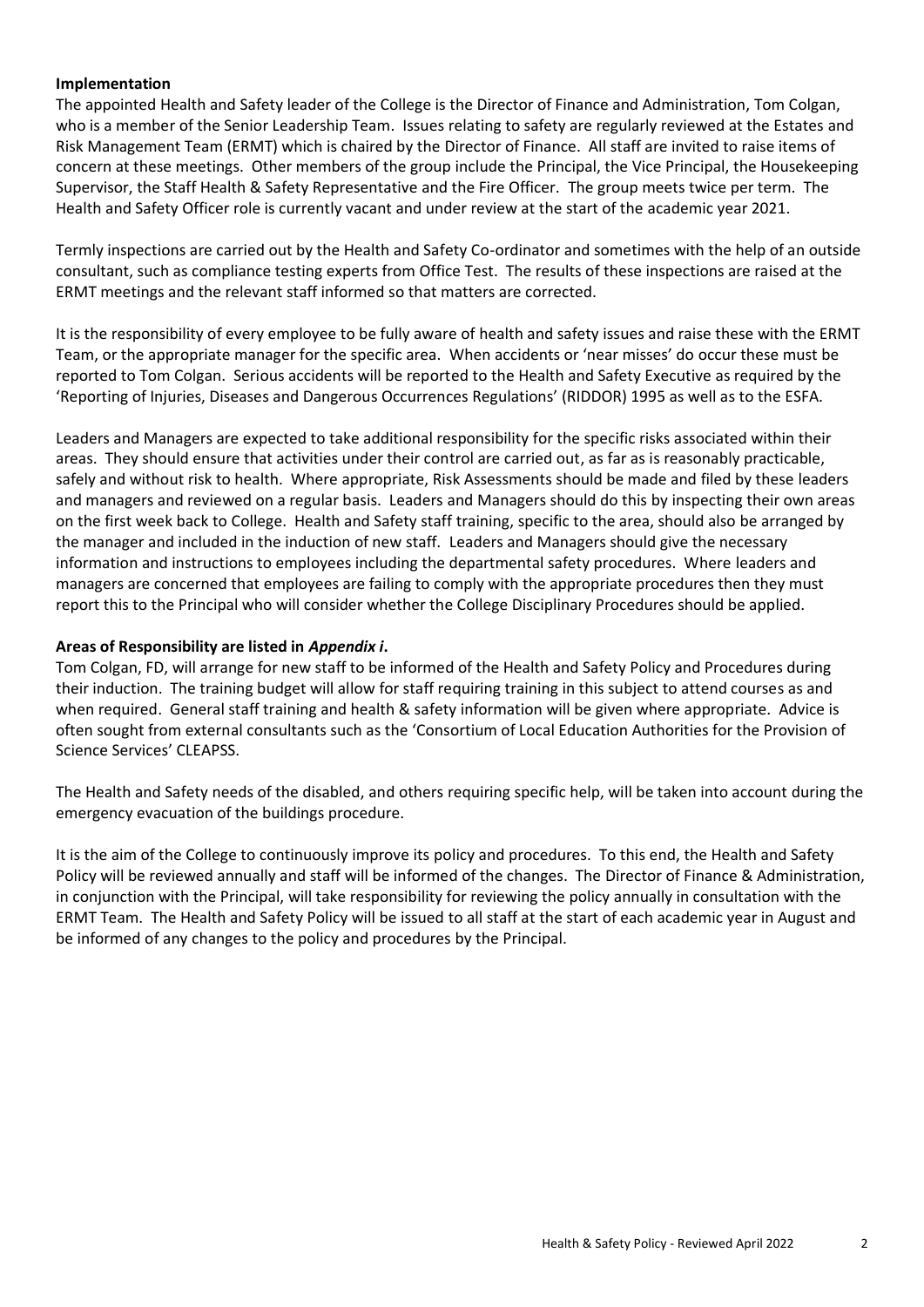Specific Procedures are described in *Appendix ii* and are listed below. Staff should take particular note of the emergency evacuation and fire procedures.

- 1. Emergency Evacuation Procedures Exit Routes and Assembly Points.
- 2. Fire.
- 3. Bomb Alert.
- 4. Injuries, Diseases or Other Dangerous Occurrences at the College.
- 5. First Aid.
- 6. Risk Assessments and Other Related Matters.
- 7. Personal Safety.
- 8. Building Works Contractors on Site.
- 9. Provision and Use of Work Equipment.
- 10. Falls, Slips and Trips.
- 11. Use of Display Screen Equipment (VDU Screens).
- 12. Hot Work Permit Procedure
- 13. Lockdown Policy and Procedures as part of the Prevent Strategy

*Appendix i* lists the responsibilities for Health and Safety and *Appendix iii* lists the organisational structure.

Current Members of the Estates and Risk Management Team:

Principal Mr Andrew Parkin Director of Finance & Administration Mr Tom Colgan Vice Principal Ms Nicola Walsh Premises Supervisor **Mr Lenny Tawcasious** Housekeeping Supervisor Mrs Edel O'Brien Staff Health & Safety Representative Mrs Sue Lugton Fire Officer **Dr Chris Chick**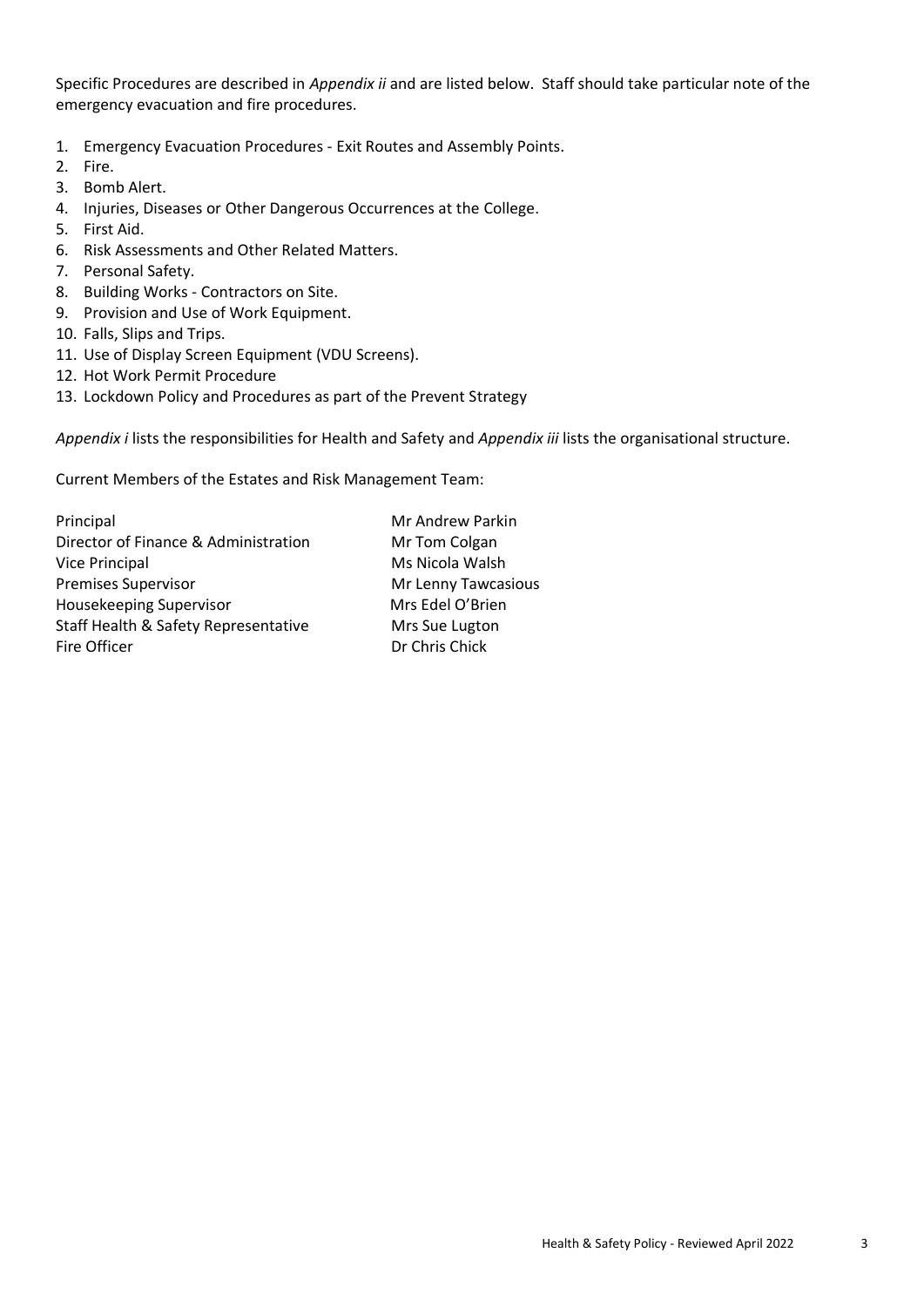#### **Areas of Responsibility**

#### **Supervisory Responsibility**

The Principal, Finance Director and all members of the SLT have a responsibility for ensuring the safety of students, staff and visitors within the College premises. Responsibility is delegated, as appropriate, to Heads of Department and Heads of Subject for specific risks associated with teaching in different curriculum areas, safety in specialist rooms and in the use of equipment in these areas and to Senior Tutors and Tutors for risks that might arise in relation to general conduct on site. Other Leaders and Managers may need to exercise their responsibility at times in specific areas and equipment for which they are directly responsible.

The Principal has overall responsibility on a day-to-day basis and will be delegated to the College Health & Safety Coordinator and thence to Managers.

#### **Personal Responsibility**

It is a requirement of health and safety legislation that it is the personal responsibility of every individual to be aware of their own responsibility for health and safety for themselves and others whilst on the College premises or engaged on any College business.

#### **General Areas**

The Director of Finance is responsible for general areas in the College buildings (e.g. stairs, corridors, cloakrooms, Siena Sports Hall, Chapel, Canteen and other rooms not under specific staff responsibility including all windows and doors) and for the external areas of all premises used by the College whether owned or leased including nonspecialist equipment in these areas.

#### **Specific Areas**

Rooms in the College are assigned for particular departmental or administrative use. The supervisors for these rooms will be the appropriate Head of Department or Head of Subject of that subject area. The library, kitchen and canteen, offices and preparation rooms will be under the responsibility of the appropriate administrative and technical officer.

Where an activity takes place, in a room other than that normally specified for that purpose, responsibility lies with the member of staff responsible for that activity at that time.

#### **Risk Assessments**

Supervisors are required to undertake **Risk Assessments** for those areas for which they have responsibility. Where all risks are considered trivial, a note to this effect should be provided. (See Procedure 6.)

Risk Assessments must be reviewed from time to time. Procedures for doing this are set out in Procedure 6.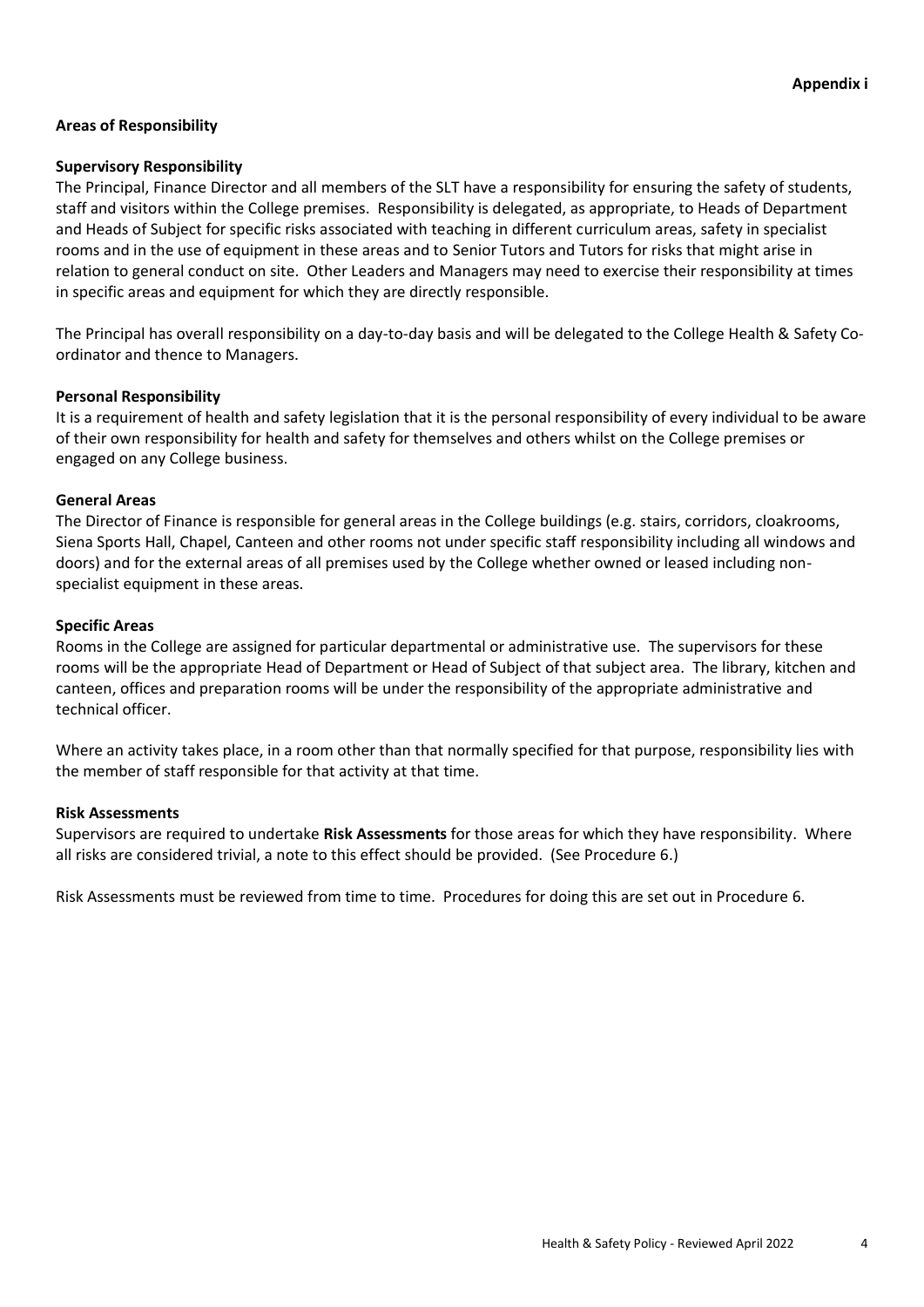# **Health & Safety Procedures**

The College publishes a number of procedures to be followed in specific circumstances. These are published in the Health and Safety section in SharePoint and, where appropriate, on Notice Boards. Procedures are updated when necessary. The procedures cover:

- 1. Emergency Evacuation Procedures Exit Routes and Assembly Points
- 2. Fire
- 3. Bomb Alert
- 4. Injuries, Diseases or Other Dangerous Occurrences at the College
- 5. First Aid
- 6. Risk Assessments and Other Related Matters
- 7. Personal Safety
- 8. Building Works Contractors on Site
- 9. Provision and Use of Work Equipment
- 10. Falls, Slips and Trips
- 11. Use of Display Screen Equipment (VDU Screens)
- 12. Hot Work Permit Procedure
- 13. Lockdown Policy and Procedures as part of the Prevent Strategy
- 14. COVID 19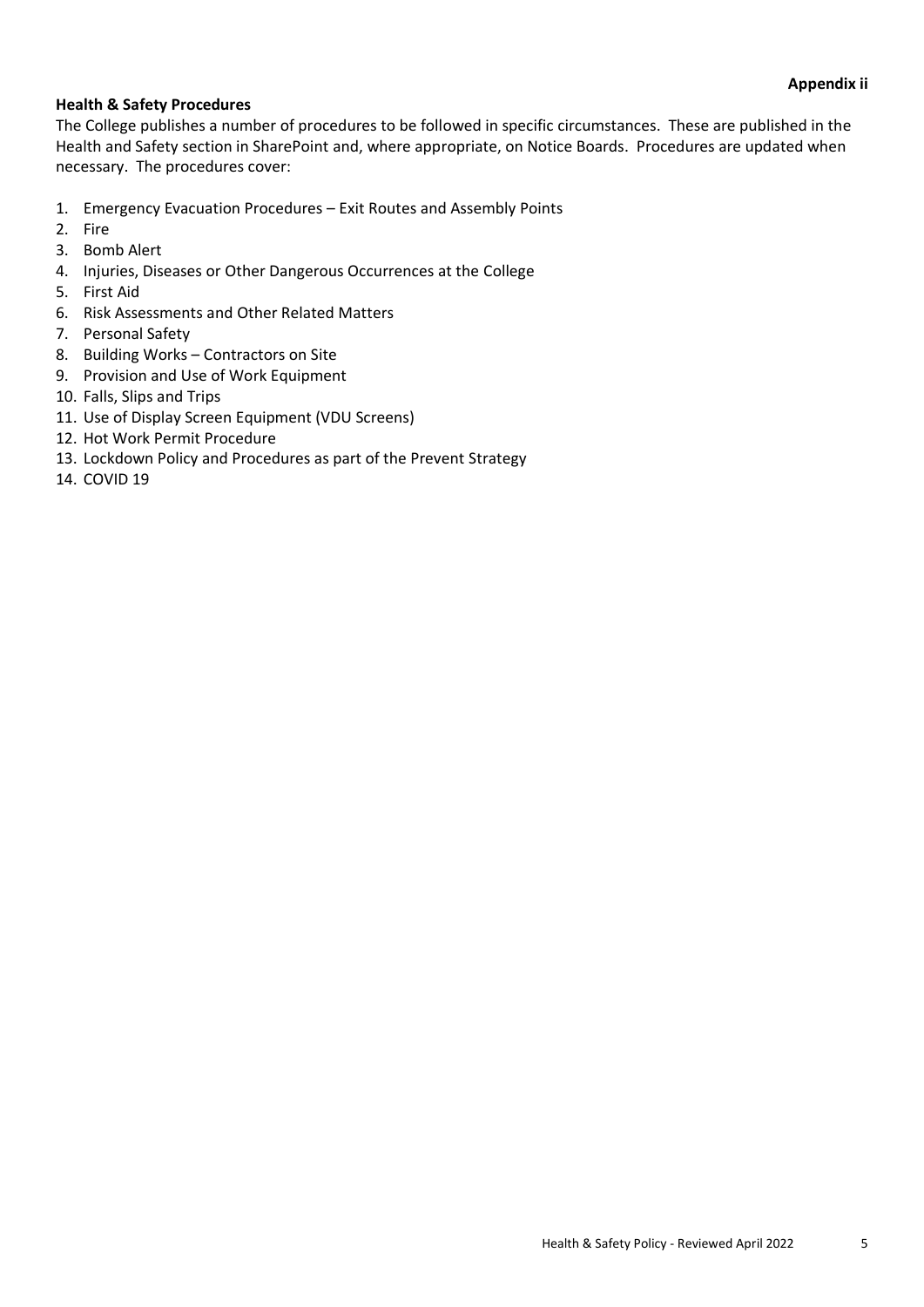# **Procedure 1 (Emergency Evacuation Procedures – Exit Routes and Assembly Points)**

The Evacuation team consists of the Principal, Vice Principal, Fire Wardens, Director of Finance & Administration, all members of the Premises Team and the Staff Health and Safety representative.

These procedures are based on a two-tone system that was introduced to the site in March 2009. The evacuation process below is for the initial / intermittent alarm when activated by multi-point sensors; i.e. heat / smoke.

#### **In the event of the intermittent alarm sounding during the student college day (8.00am – 4.30pm):**

- **Reception team** look at the fire alarm panel to find out where the alarm has been activated.
- All members of the **Evacuation Team** who are on site report immediately to reception.
- A member of the evacuation team will proceed to the relevant alarm point and report back to reception via radio.
- When the nature of the alarm is known, a member of the reception team contacts the call centre on 0207 720 6378, quoting the St Dominic's code of 7113 and will inform them whether the alarm is genuine or not.
- Alarm silenced by the senior member of the evacuation team or full alarm sounded and evacuation commences depending on incident. Should the nature of the incident not have been resolved the continuous alarm will automatically sound after 4 minutes.
- The call centre will ring the Fire Service and ask them to come to the site or stay away, as appropriate.
- At least one member of the evacuation team will go to the main gate to assign marshalling roles to members of the A+T team. Classes etc. to continue if alarm is intermittent; evacuation only when alarm is full / continuous.
- If evacuation is taking place, members of the evacuation team will check each building to ensure that they have been vacated. Buildings will be assigned by the senior member of the evacuation team on site at the time of the alarm.
- All Fire Marshalls should proceed to the main gates. A member of the evacuation team will allocate roles to staff accordingly, ensuring that the key points below are covered.

| Location                  | Role                            |
|---------------------------|---------------------------------|
| Main gate                 | Patrol and encourage exit       |
| Mount Park Avenue (MPA)   | Limit traffic coming down MPA   |
| Corner of Mount Park Road | Limit student movement          |
| Georgian Way gate         | Movement patrol                 |
| Georgian Way (past gate)  | Movement patrol                 |
| Georgian Way              | Marking end of evacuation point |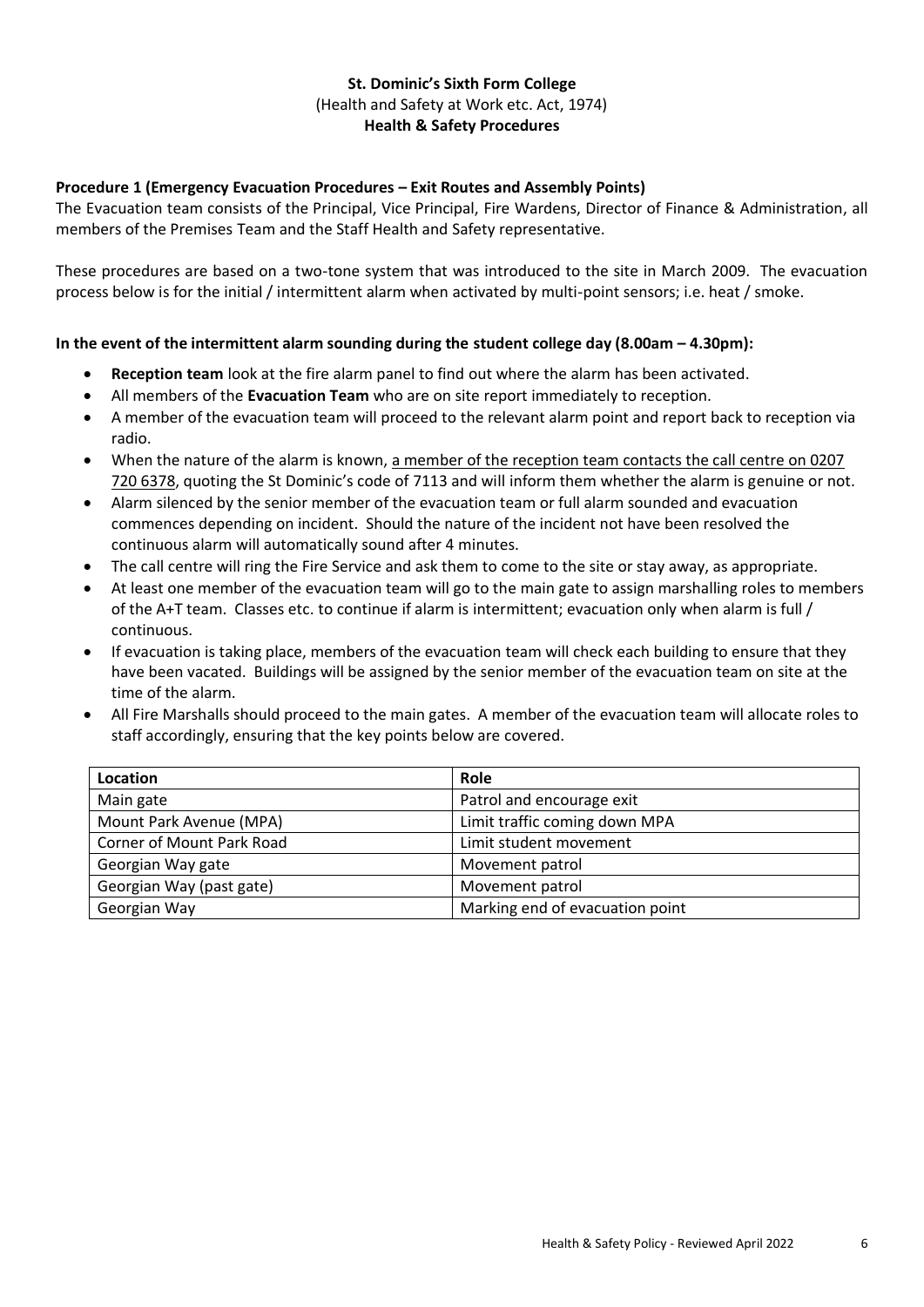- The evacuation team will support marshalling at assembly points.
- Reception to check and report to Evacuation Team if student / visitor wheelchair users are on site; wheelchair user timetables are held at Reception.

# *NB: A team of nominated staff have been trained in the use of the 'evacuation chairs' and will assist the evacuation of wheelchair users.*

- Students in wheelchairs should assemble with other students. If unable to do so they should remain as close to a stairwell as possible and a member of staff should notify Reception.
- No one returns until site is declared safe by the senior member of the evacuation team or Principal/Vice Principal.

# **In the event of the intermittent alarm sounding in the off-peak part of the College day (7:00am – 8:00am and 4:30pm – 7:00pm):**

The following procedure acknowledges that it is likely that there will be a reduced number of evacuation team members on site in the event of an alarm in this time period.

- All members of the **Evacuation team** who are on site go to reception.
- A member of the evacuation team will proceed to relevant alarm point and report back to reception via radio.
- When the nature of the alarm is known, a member of the evacuation team contacts the call centre on 0207 720 6378, quoting the St Dominic's code of 7113 and will inform them whether the alarm is genuine or not.
- Alarm silenced by the senior member of the evacuation team or full alarm sounded and evacuation commences depending on incident. Should the nature of the incident not have been resolved the alarm will automatically become full / continuous after 4 minutes.
- The call centre will ring the Fire Service, and ask them to come to the site, or stay away, as appropriate.
- If evacuation is taking place, then each of the College buildings should be checked in turn to ensure that they have been vacated. Buildings will be assigned by the senior member of staff on site at the time of the alarm and checked in order of priority depending on the location and time of the incident.
- Upon completion of building checks, the members of the evacuation team on site should proceed to the main gate to act as Marshalls.
- No one returns until the site is declared safe by the senior member of the evacuation team.

# **In the event of the alarm sounding outside of the College opening hours (7:00am – 7:00pm / 10:00pm depending on site usage):**

# **The alarm is monitored by the call centre who will contact the Fire Brigade to attend to the incident.**

# **In the event of evacuation / call-point activation the full alarm is sounded**:

- Premises / Reception **must ensure the main vehicle entrance gate is open.**
- All staff, students and visitors **must evacuate.**
- The evacuation team will follow the alarm procedures outlined above.
- No one returns until site is declared safe by the senior member of the evacuation team / Fire Brigade; this includes in the event of false activations.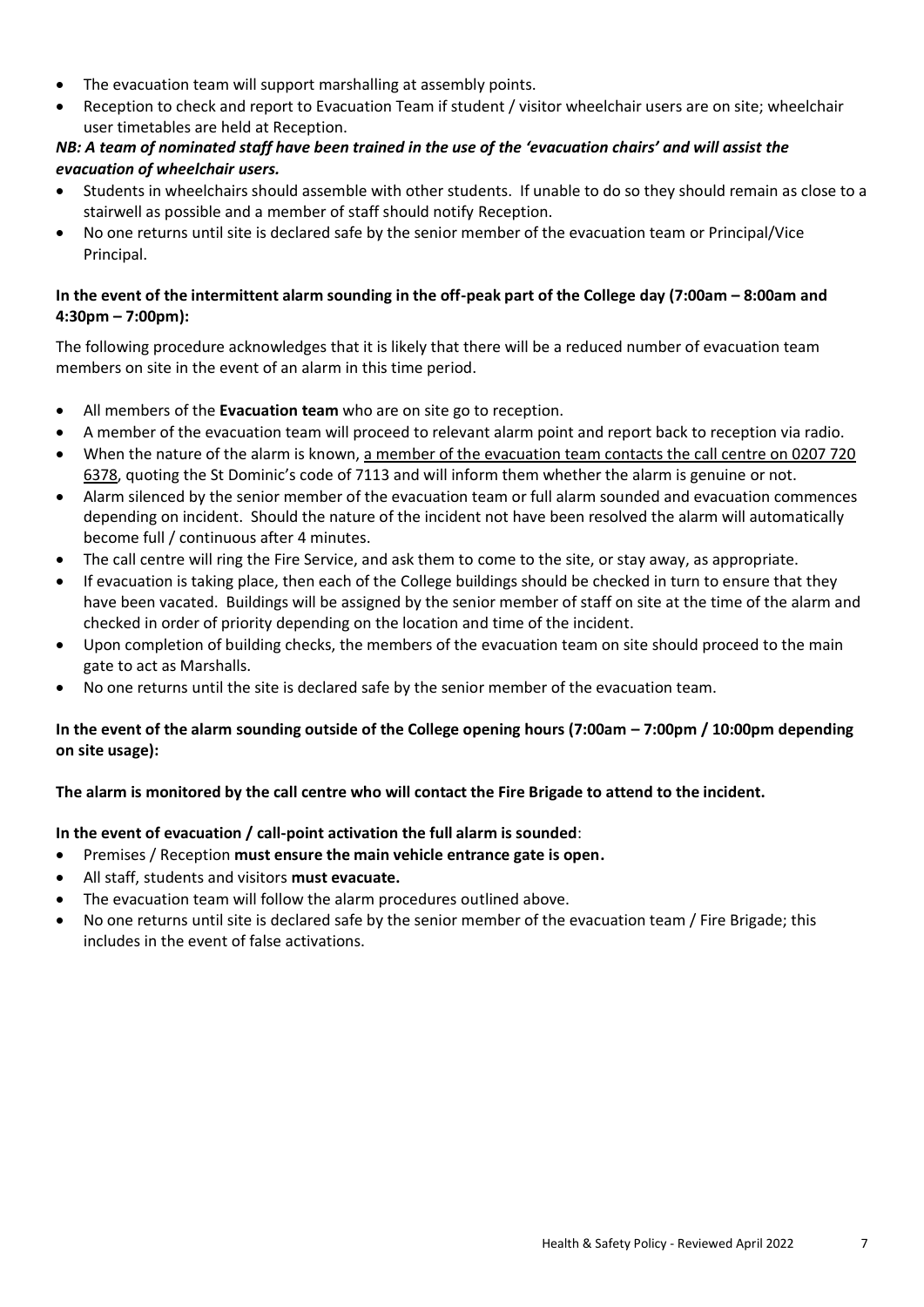# **Procedure 2 (Fire)**

# **General**

- 1. Tutors are responsible for instructing students in the fire drill procedures.
- 2. Members of staff in charge of visitors are responsible for the safe conduct of those visitors in their care and of informing them of relevant Health & Safety procedures.
- 3. New Staff will be instructed in Fire Safety procedures during Induction.

# **Specific Instructions**

- 1. When a fire is discovered the trigger alarm point should be activated and reported to reception if possible, the alarm should be sounded immediately.
- 2. The evacuation of students and staff must take priority over fighting the fire.
- 3. The Premises team are responsible for opening the main gate on to Mount Park Avenue.
- 4. Teachers are responsible for ensuring that all students:
	- have vacated the classrooms they are using; and
	- proceed to the assembly point by the identified route, unless otherwise directed.
- 5. On vacating a building staff should check classrooms/offices as they pass and ensure they are empty.
- 6. There are two access points for Emergency vehicles. The first is through the main entrance to the College on Mount Park Avenue for a fire in the Aquinas, Catherine, Chapel or Hume buildings. The second is from through the entrance accessed from Sudbury Hill if the incident involves the **Siena building.**
- 7. As they leave, all members of staff **should check that areas on their evacuation route have been cleared.**
- 8. The buildings should not be re-entered without proper authority.
- 9. The Fire Officer and the Premises team are responsible for the regular testing of the fire alarm system.
- 10. The fire alarm will be tested by the Fire Officer and a member of the Premises team at an agreed time each week.
- 11. Do not use Lifts when the Fire Alarm has been sounded.
- 12. Science Department and Canteen to close-off all gas inputs.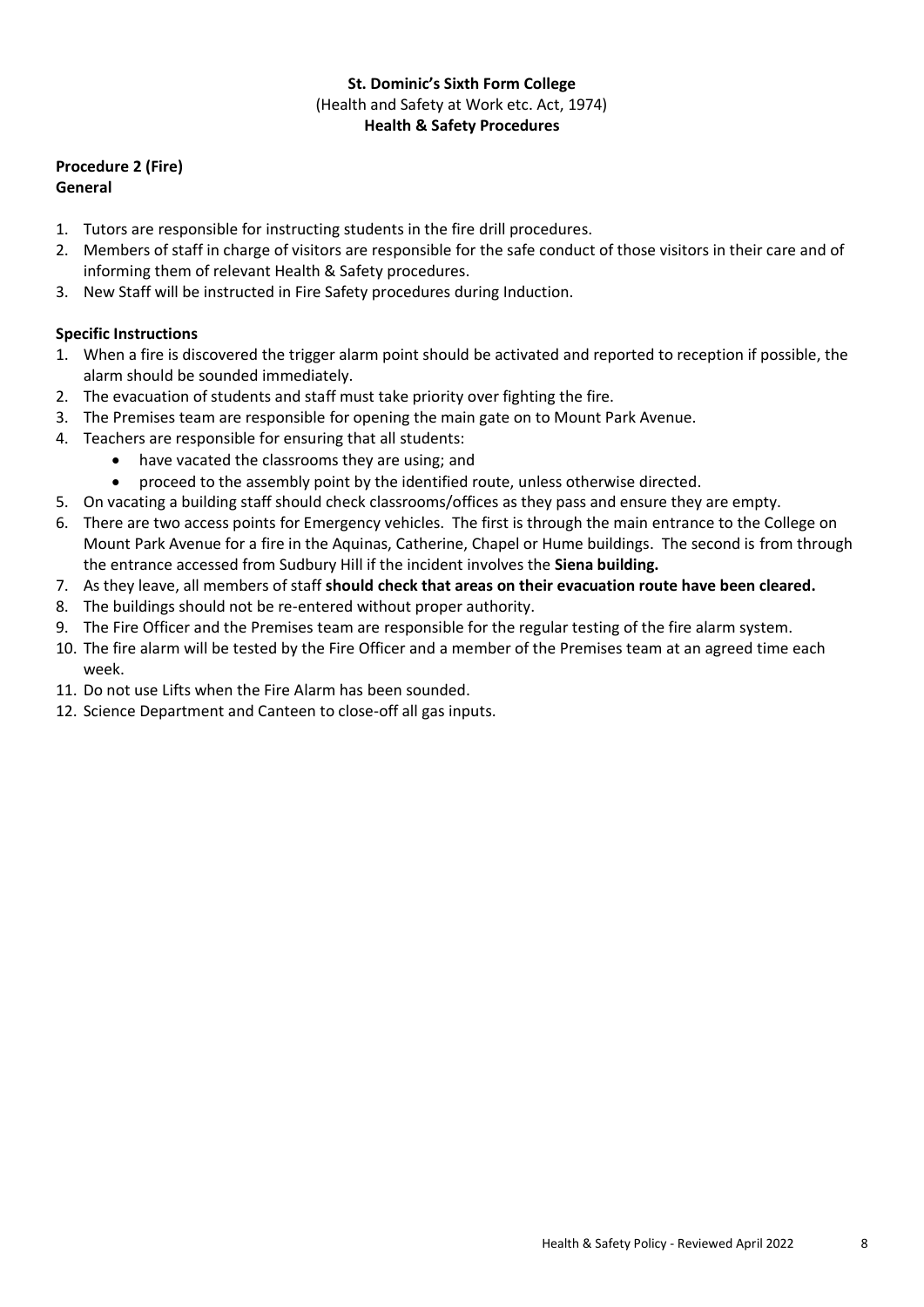# **Display of Emergency Evacuation Procedures**

All staff are responsible for ensuring that up-to-date evacuation procedures are displayed on noticeboards in relevant areas. This information is reviewed each year.

### **Recording Drills and Incidents**

Whenever a Fire Drill is held, or a Fire Incident leading to evacuation takes place, a record **MUST** be made by the SLT member in charge at the time. Proforma Report/Aide Memoire forms for this purpose are held in the 'Fire File' retained at the Reception Desk.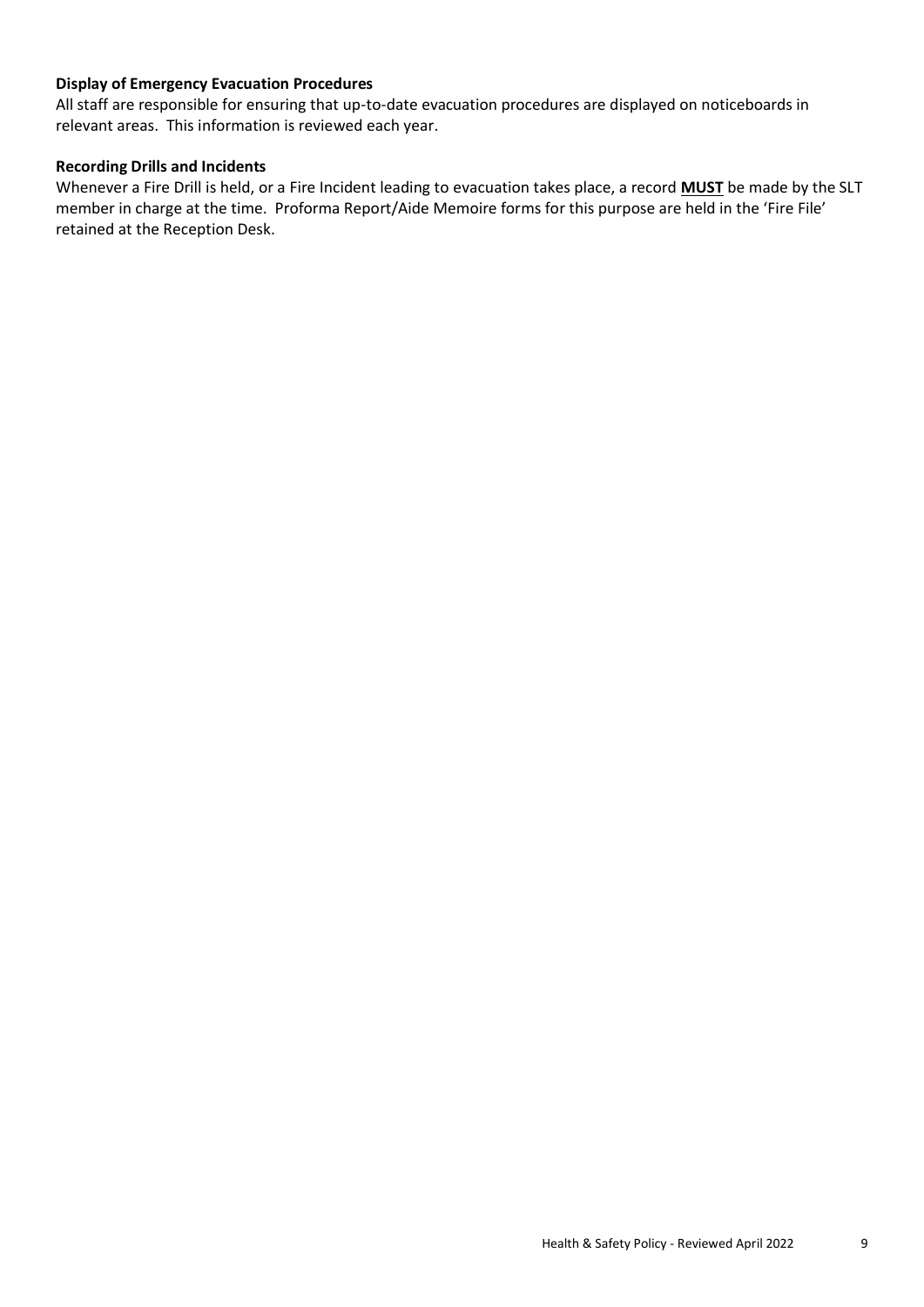#### **Procedure 3 (Bomb Alert**)

### **Bomb Alert**

The correct observation of the following could reduce the risk of death or injury in the event of a bomb explosion:

- 1. Bombs are more easily placed in public or semi-public areas. It can be dangerous to evacuate people through such areas. Never evacuate to an area or along a route until cleared.
- 2. When a bomb explodes, flying glass is a major hazard.

### **General Instructions**

Action to be taken on receipt of a warning call, the discovery of a suspect object or as the result of any other emergency that might involve evacuation of a building, must be planned and understood:

- 1. On receipt of a call, as much information as possible should be obtained to enable a judgement to be made on whether or not the call is a hoax.
- 2. The Principal, or next most senior member of staff immediately available, should be notified.
- 3. A decision will be taken on how the alert should be treated. If a serious threat is posed, the procedures given below will be followed.

### **Emergency Procedures**

- 1. Where it has been decided that the alert must be treated seriously, the senior member of staff dealing with the incident will notify the police.
- 2. All staff and students should be warned to remain where they are until further instructed or until an 'all clear' message can be issued.
- 3. A survey should be initiated immediately covering:
	- Classrooms, offices, other departmental rooms and stores
	- Corridors fire exits in particular
	- Library, dining room, kitchens and toilets
	- Access points and car park
	- The Chapel and Chaplaincy area
- 4. Reports must be transmitted back rapidly to the senior member of staff in charge at the time.
- 5. If appropriate, evacuation of the buildings to a previously cleared 'safe' area should be commenced using normal fire drill routes away from danger. The assembly point used should be as far away as possible from the danger zone. All personnel must be kept away from any large glazed areas, parked cars etc.
- 6. During a Bomb Alert or similar emergency, a member of the Premises team should close the College gates following full evacuation and remain there on duty to prevent re-entry to the site, pending the arrival of the police
- 7. Once emergency services have attended and/or advised, a decision to re-enter the premises will be taken by the Principal or next most senior member of staff.
- 8. The incident should be reported to the Chair of Governors as soon as appropriate.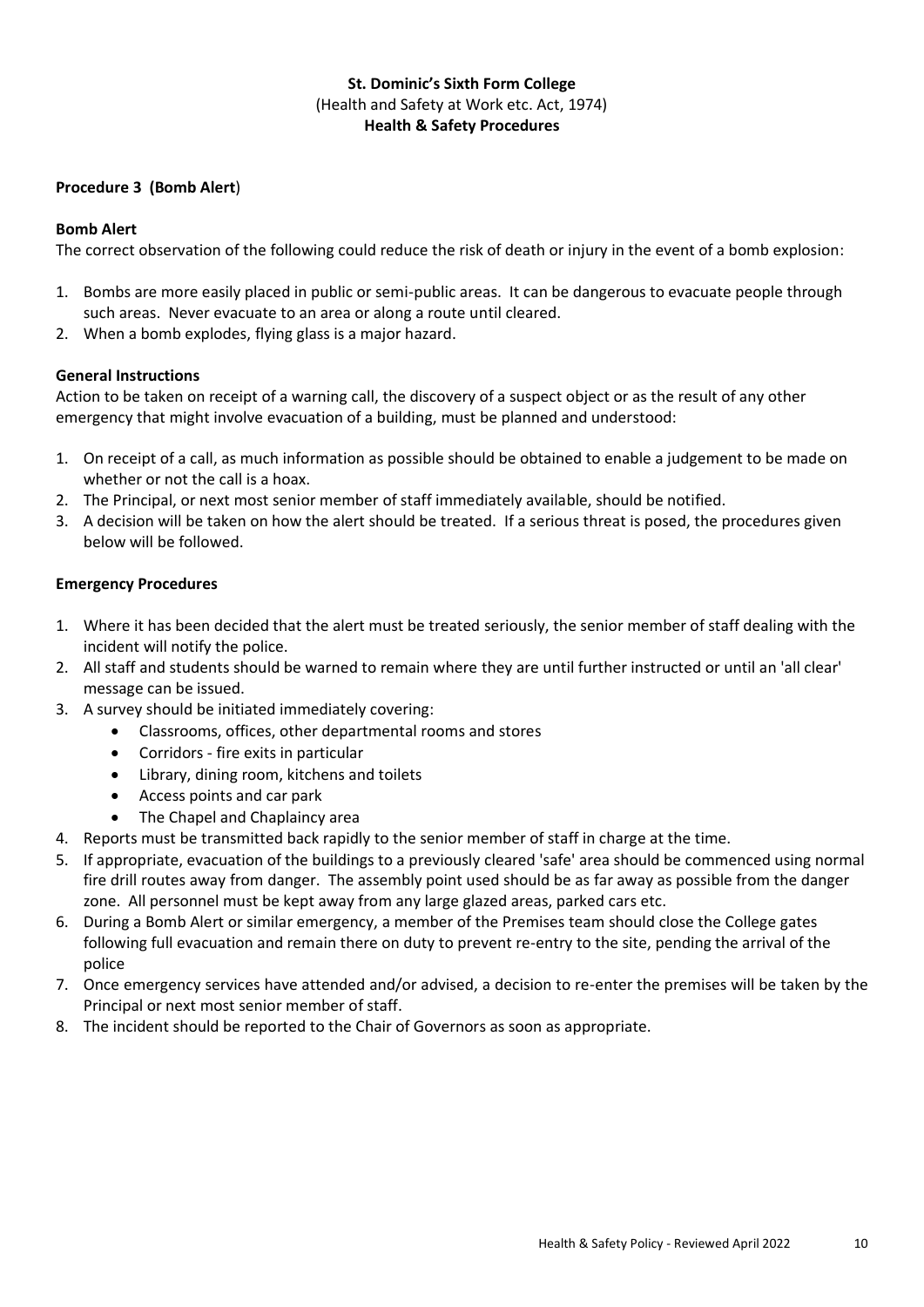# **Procedure 4 (Injuries, Diseases or Other Dangerous Occurrences at the College)**

#### **General**

All injuries, or other dangerous occurrences must be reported. 'Near miss' situations must also be reported to the Health and Safety Co-ordinator and recorded on Share Point.

All reportable diseases must be reported. The advice of the appropriate external advisory body retained by the College should be sought where required.

### **Internal Reporting**

The following procedures should be followed in all cases:

- i) For Students
	- a) reported to the Principal via the Receptionist on duty;
	- b) recorded in accident book, kept in the Reception Desk; and
	- c) notified to the Chair of the Financial and General Purposes Committee. (Only serious or 'reportable' cases as in 'C' below.
- ii) For Staff/Visitors
	- a) reported to the appropriate Supervisor;
	- b) reported to Principal via the Receptionist on duty;
	- c) reported in accident book, kept in the Reception Desk; and
	- d) notified to the Chair of the Financial and General Purposes Committee. (Only serious or 'reportable' cases as in 'C' below.)

# **External Reporting**

Some incidents require formal reports to be sent to external authorities as follows:

- 1. Specified major incidents must be reported to the Health & Safety Executive using their online form (F2508) via [www.hse.gov.uk/riddor/report.htm.](http://www.hse.gov.uk/riddor/report.htm) Fatalities and major injuries should be notified by telephone via 0845 300 9923 A report should also be sent to the EFA.
- 2. Reportable diseases must be notified via [www.hse.gov.uk/riddor/report.htm](http://www.hse.gov.uk/riddor/report.htm) on F2508A.
- 3. Copies of statutory forms should also be sent to the College Insurance Company.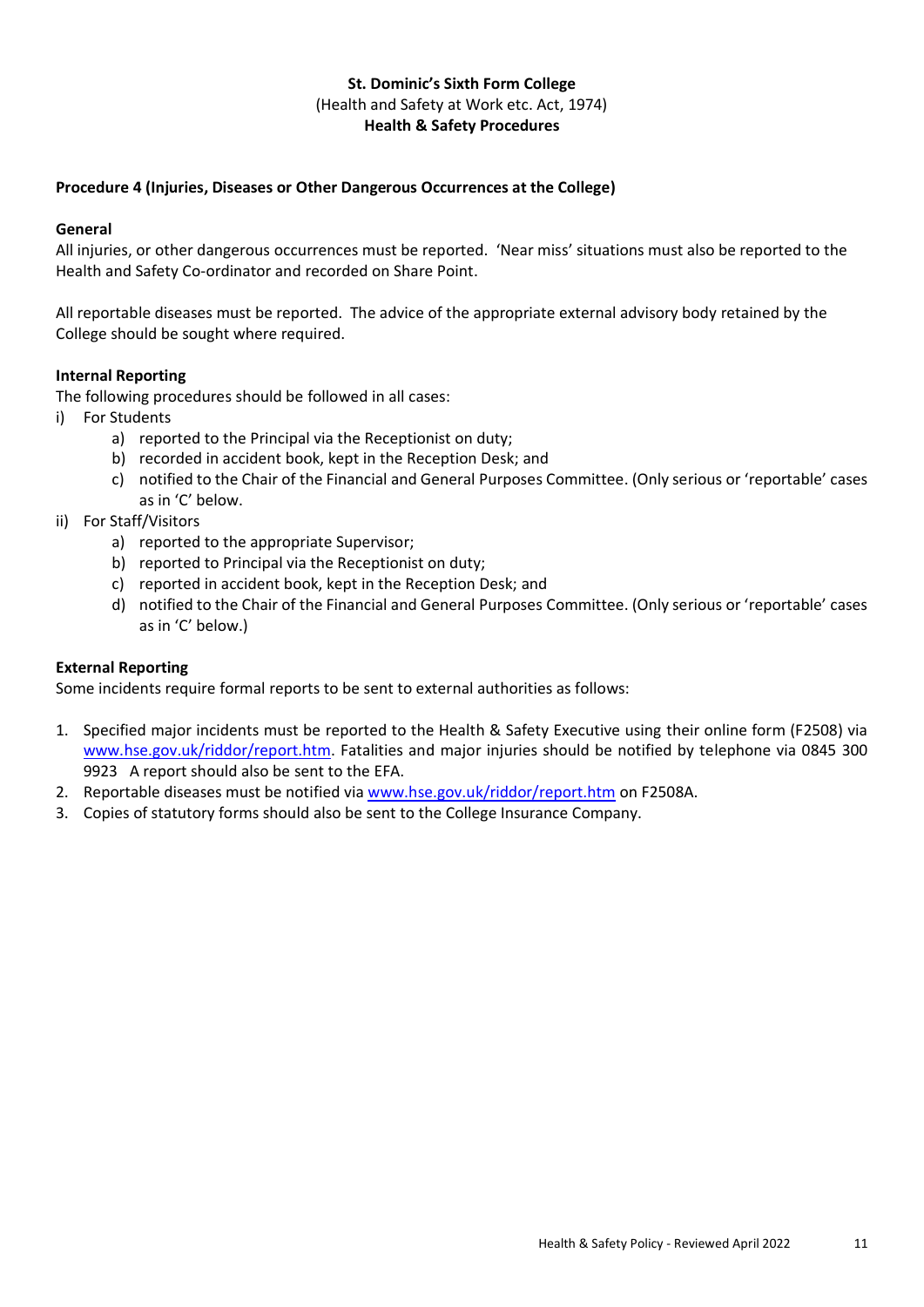# **Procedure 5 (First Aid)**

# **General**

- 1. The College is not designed, staffed or equipped to deal with medical problems. However, it is inevitable that such problems will arise occasionally. These should be dealt with appropriately, handing over to professional assistance if required, as soon as practicable.
- 2. If a student, staff member or visitor becomes ill or is injured to the extent that an ambulance is required, assistance should be sought by telephone, dialling 999.
- 3. In minor cases, a member of staff (if holding suitable car insurance) may take the person involved for emergency hospital treatment. Another person is needed during the journey to hospital. More serious cases must be dealt with by trained ambulance staff. Ambulances normally take such casualties to hospital. Staff not insured to carry passengers in the course of their work should not take patients home or to hospital.
- 4. In the case of students, the parents or guardian/next of kin will normally be informed as soon as possible. Where only minor treatment is required not involving the use of the ambulance service, the best course of action is for the patient to be collected by a parent or guardian. If the student is over 18 years of age and has made a specific request that no report should be made, no further action is required.
- 5. In the case of staff or visitors, reasonable attempts should be made to notify an appropriate contact if known or as requested by the casualty.
- 6. No member of the College staff, even if a qualified first aider, should offer or use medication for the treatment of any casualty.

# **Treatment of Casualties**

- 1. All students, staff or visitors who are injured or unwell should seek professional medical assistance. Normally this will involve assisting the casualty to return home where the medical practitioner can be consulted or to seek help at a local hospital casualty department.
- 2. If immediate and essential first aid is required, minor assistance may be given, by a qualified first aider (male or female) if available. In the absence of a qualified first aider, outside professional support should be sought without delay where required. Sterile dressings (for cuts and other open wounds) and bandages (for strains and sprains) may be used but College staff should not offer or use medication for the treatment of any casualty.
- 3. Basic first aid assistance should be given moving the patient as little as possible but protecting him or her from the curiosity of bystanders. For this purpose, it may be necessary to move the casualty to the medical room keeping the outer door closed to provide privacy. However, the decision to move the casualty should not be made until a qualified first aider is on scene. Where movement is inadvisable, try to keep the neighbouring area clear of students or others not directly involved in providing assistance.
- 4. Minor Assistance (involving basic treatment at the College):
	- Stings: normally, the patient will only need a brief time to recover but checks should be made for allergy reactions (e.g. bee stings) which might require professional support.
	- Strains (muscle injury) and Sprains (ligament injury): bandage the patient as required and advise that advice is obtained from a doctor or hospital casualty department - such injuries may involve a fracture needing professional treatment.
	- Sickness and Diarrhoea: casualties must be referred to their doctor or to a local hospital and should not return to the College until recovered from the condition
- 5. Major Problems (requiring urgent professional treatment):
- 6. Head Injuries, fractures, loss of consciousness and other serious conditions will require an immediate call for professional assistance, normally through the local ambulance service.
- 7. Resuscitation should only be attempted by those who know what they are doing. Resuscitation-aids or other protective devices should be used to prevent the exchange of body fluids.
- 8. Defibrillators are available should the need arise to resuscitate.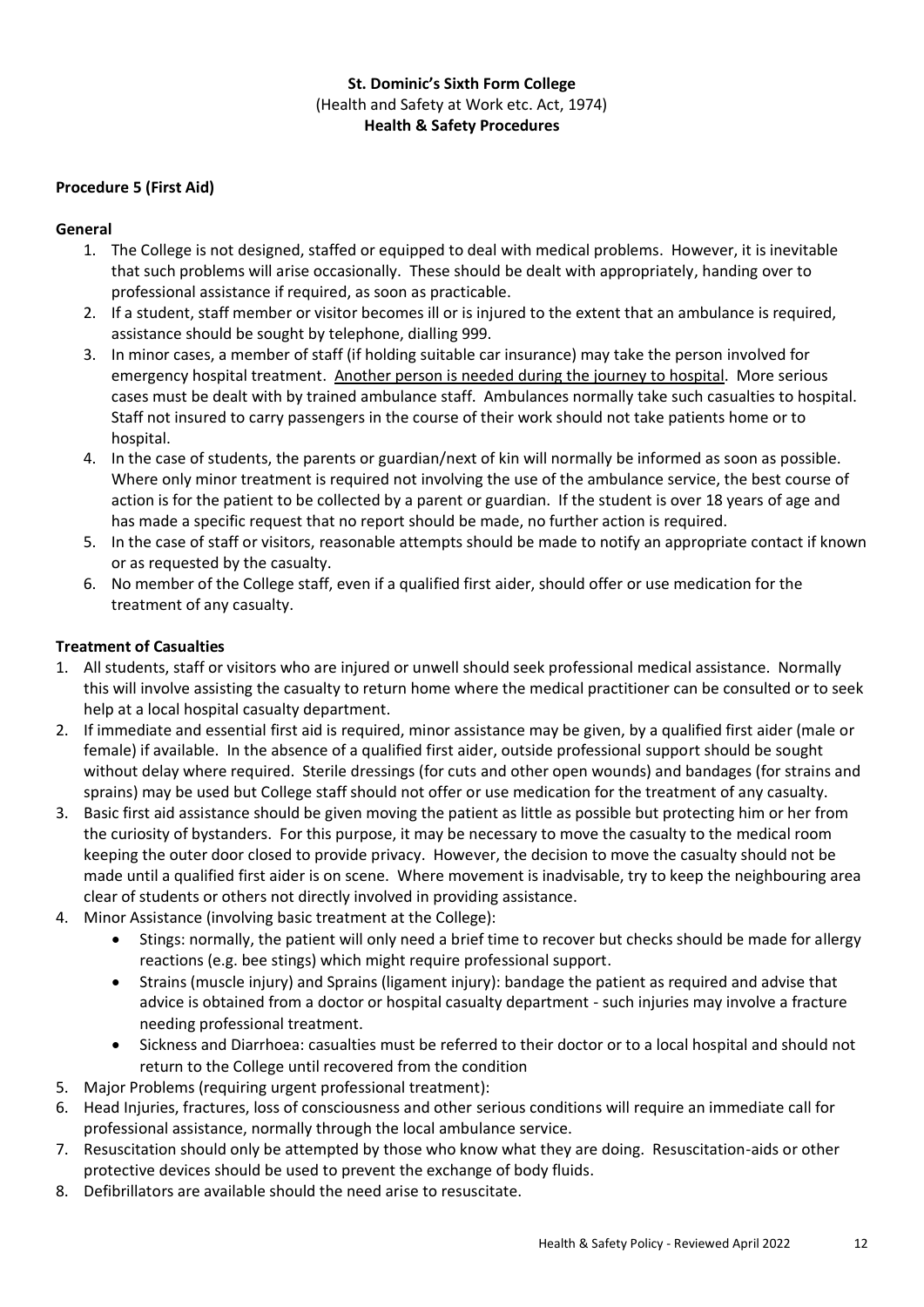### **Location of First Aid Kits**

First Aid kits are kept in the following locations in the College:

- at the Main Office (Hume)
- in the Staff Room (Hume)
- in the DT Room (Hume)
- in the DT Workshop (Outside Hume)
- in the Science prep rooms (Aquinas)
- in Study Plus (Aquinas)
- in the Music Suite (Aquinas)
- in the Shack (Outside the Chapel)
- In the Chapel Office
- in the Kitchen/Dining Room (Catherine)
- in the Library (Catherine)
- in the Tutor Office (Catherine)
- in the Maths Office (Catherine)
- in the Sport's Co-ordinator's office (Siena)
- in the Security Hut

A designated member of staff, normally a qualified first aider, is responsible for keeping these kits supplied with suitable stocks of approved equipment. Except in the case of emergencies these kits should normally be used by the qualified first aiders only.

### **Location of Defibrillators**

The College has three defibrillators in the following locations:

- The Medical Room in Hume
- The third floor corridor in Catherine
- The Ground floor corridor in Siena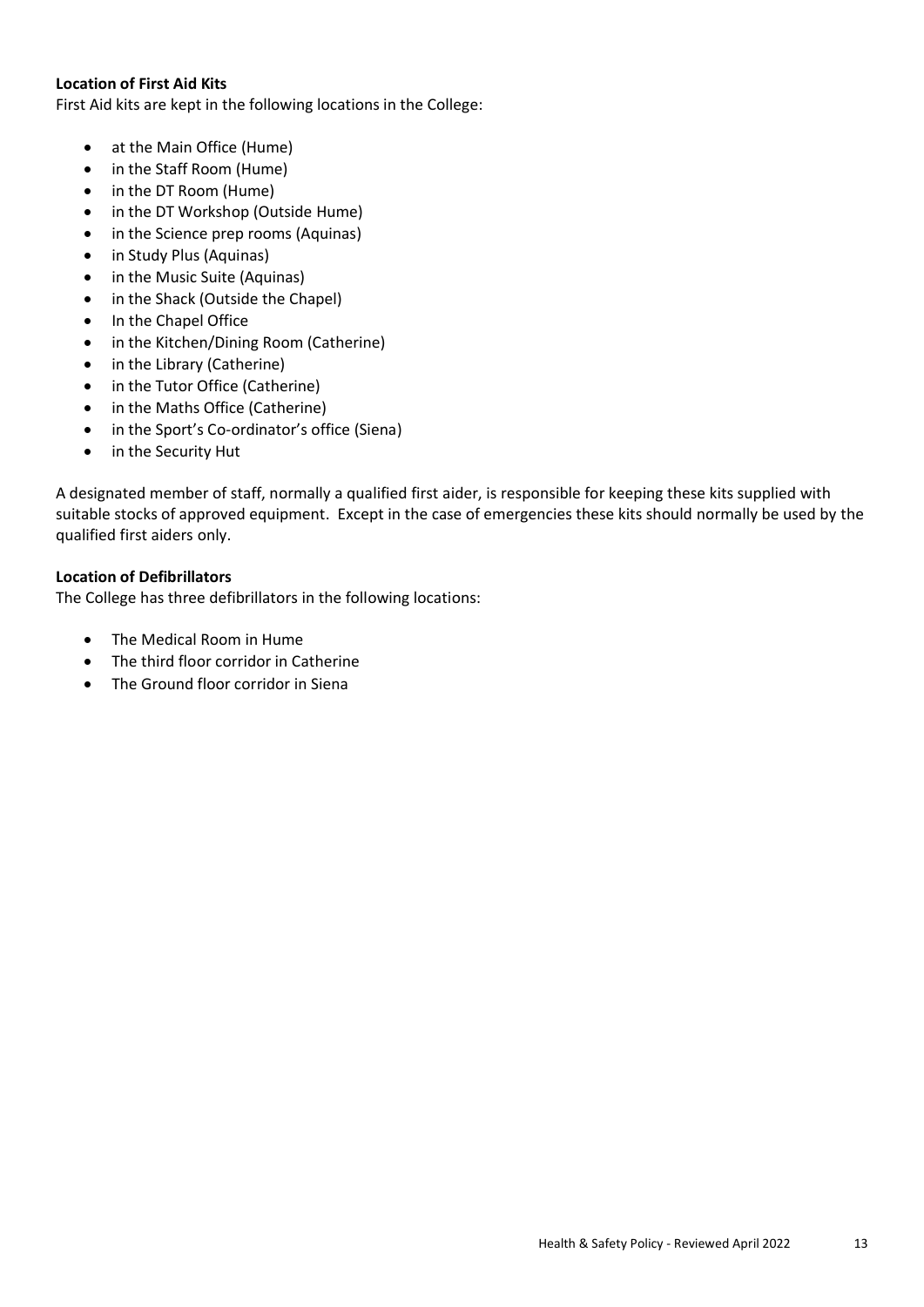# **Procedure 6 (Risk Assessments and Other Related Matters) General**

- 1. A hazard is something with the potential to cause harm (e.g. substances, machines, methods of work or other aspects of work organisation).
- 2. Risk expresses the likelihood that the harm of a particular hazard is recognised. The extent of the risk should define the population that might be affected by such a risk (e.g. the people who might be exposed and the consequences for them).
- 3. Risk Assessments involve identifying hazards present in any particular undertaking, whether this arises from a specific work activity or the nature of the place where work is being carried out. Such risks must then be evaluated, taking into account whatever necessary precautions are already undertaken.
- 4. Risk Assessments, involving a systematic general examination of all work activities carried out within the College, must be carried out on a day-to-day basis.
- 5. Leaders and Managers are required to undertake Risk Assessments for those areas for which they are responsible. Significant findings of a Risk Assessment must be recorded and be made available for inspection centrally. Where all risks in an area are considered trivial, a note to this effect should be provided by the Leader or Manager responsible. Forms for this purpose will be issued by the Finance Director.
- 6. Risk Assessments must be reviewed annually. Office Test Ltd (14 Clerkenwell Green, London, EC1R 0DP, Email: [info@officetest.co.uk,](mailto:info@officetest.co.uk) Tel no: 0800-999-6000) have been contracted by the College to carry out Health & Safety and Fire Risk assessments for the College on an annual basis.

# **Educational Visits**

There is a specific college procedure covering Educational Visits and it is expected that staff will follow the procedures listed there, including making risk assessments, in order to reduce the likelihood of an accident whilst a college visit is in operation. The necessary forms for completion during the organising of a visit are available on SharePoint. Completed forms for approval of a visit should be passed over to the Finance Director and the Principal.

# **Control of Substances Hazardous to Health 2002 (COSHH)**

There are specific procedures dealing with hazards to health for all substances. It is the responsibility of the member of staff concerned to ensure that the necessary Health & Safety data sheets are available to enable them to make a risk assessment of activity involving any substance and process harmful to health. Staff must record the assessment and inform appropriate members of staff and students of any necessary control measures before the substance is used or the activity undertaken.

# **Asbestos**

All contractors who are asked to tender for work:

# **Asbestos Containing Materials**

- 1. General: if there is known Asbestos present in any College structure to be demolished or worked on
- 2. Removal must be by a contractor licensed by the Health and Safety Executive and prior to other works starting in these locations.
- 3. (Environmental Contamination Sciences Limited Reg. No. 4951688 was last used in 2006)
- 4. Discovery: must give notice immediately of suspected asbestos containing materials discovered during demolition work, and must avoid disturbing such materials.
- 5. Methods for safe removal, filling etc.: contractor must submit details.

# **Radioactive Materials and Dangerous Chemicals**

All radioactive materials and dangerous chemicals shall be stored and secured in an approved safe place and handled only by competent staff. No new radioactive materials or other dangerous chemicals may be brought on site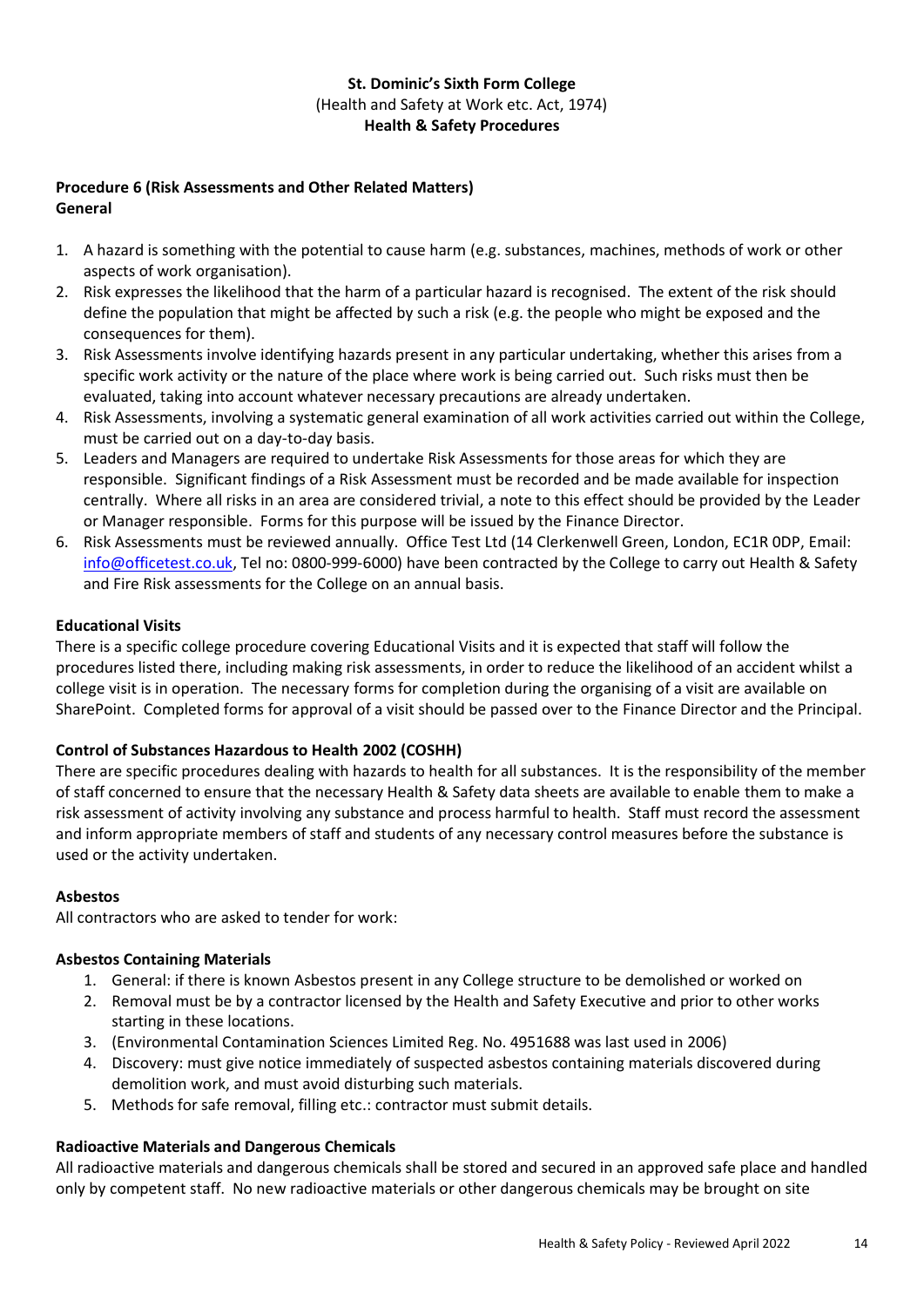without assessment being carried out under the COSHH regulations and IRR 1999. An up to date list of chemicals and radioactive materials is kept in the Firebox.

#### **Electricity at Work Regulations 1989**

Electrical wiring in the College must be installed correctly and safely employing an appropriately qualified electrician where necessary. A regular overall check of wiring in all buildings should be undertaken **every 5 years**. Supervisors must ensure that equipment in use in any area in the College is installed and maintained correctly employing an appropriately qualified electrician where necessary. All electrical equipment must be subjected to an annual test.

#### **Manual Handling**

All members of staff who may be responsible for manual handling must undertake appropriate training and follow the regulations laid down by such training for working safely. The Health and Safety matrix contains an up to date staff training record.

#### **Visual Display Screens**

Where staff or students use visual display screens in their work, the risks involved should be assessed and working conditions designed to minimise such risks. The details of the checks to be followed are described in Procedures 11.

#### **Trivial Risks**

Health & Safety Regulations state that a 'trivial risk' can usually be ignored for many activities within the employment situation; in a sixth form college, risks are relatively trivial in many cases.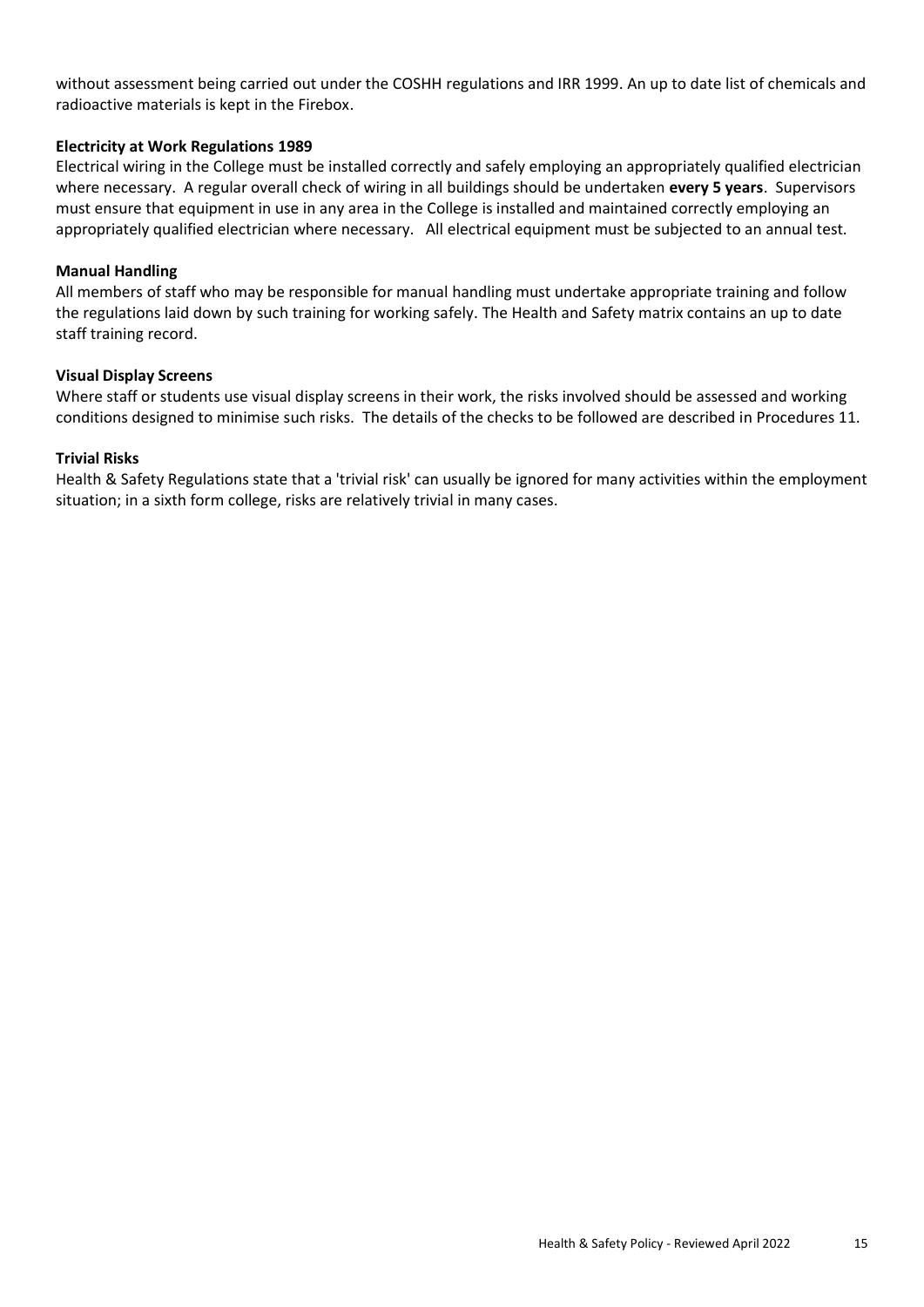# **Procedure 7 (Personal Safety**)

#### **General**

- 1. **During working hours:** all College staff have a responsibility to ensure the safety of the College community and its members. In part, this will be achieved by the shared security provided by joint action in aiming to:
	- carry out duties as a staff member with the authority which this implies;
	- help to supervise the conduct of College students and visitors on site;
	- ensure that only authorised persons are on the College site (visitors to be issued with a red lanyard);
	- be aware of situations before they become serious; and
	- report and, where appropriate, follow up and remove any intruder.
- 2. **Out of hours:** much of the following advice, aimed at controlling situations on site, would also apply at other times. Above all, staff should ensure their own personal safety and that of the students in their care. Staff working in College buildings by themselves should secure all outside doors. Senior Leaders / Premises Staff, who come on site out of hours, should exercise particular care and caution in their conduct to avoid risk. No risks should be taken when attending after the activation of the alarm system. The same common sense rules when off-site with students should be applied.

### **Visitors**

- 1. All visitors must report to the Reception Desk. The sign, visible as visitors enter the gates, will make it clear where they should report. Visitors are required to register at Reception and carry a permit whilst on site indicating their name, the reason for the visit and the person responsible for their visit.
- 2. If a member of staff suspects that someone on site is an intruder and not a registered visitor they should: • check with Reception;
	- report to the **Premises Assistant**, or a Senior Staff member; and
	- only challenge the visitor yourself if certain it is safe to do so.
- 3. It is a criminal offence to be on a College site without permission. Since those who are in that position usually have doubtful or improper motives for being on site, it is important to deal with such incidents quickly and safely.

# **Dealing with Unauthorised Visitors**

In dealing with unauthorised visitors' staff should:

- report the presence of all visitors to Reception and ensure that senior/premises staff are aware of the situation;
- try to avoid approaching any visitor when alone or in an isolated place in the College;
- ask politely and quietly who the person is, whether they have registered their presence in College and their reason for being on site; and
- avoid any threatening or loud behaviour; be firm but calm and quiet; and
- if it is evident that the visitor is not going to co-operate and seems threatening, retreat calmly and seek support from colleagues and, if required, arrange for the Police to be notified without delay.

#### **Dealing with Aggression**

- 1. **Contain the situation:** In some cases of aggression, somebody involved may try to provoke and aggravate the situation. Staff should follow the guidelines:
	- a. Do not respond in kind. Stay as calm as possible.
	- b. Control breathing to help keep calm.
	- c. Do not try to argue but hold a firm and clear position.
	- d. Avoid using body language which could be misinterpreted and lead to an increase in tension.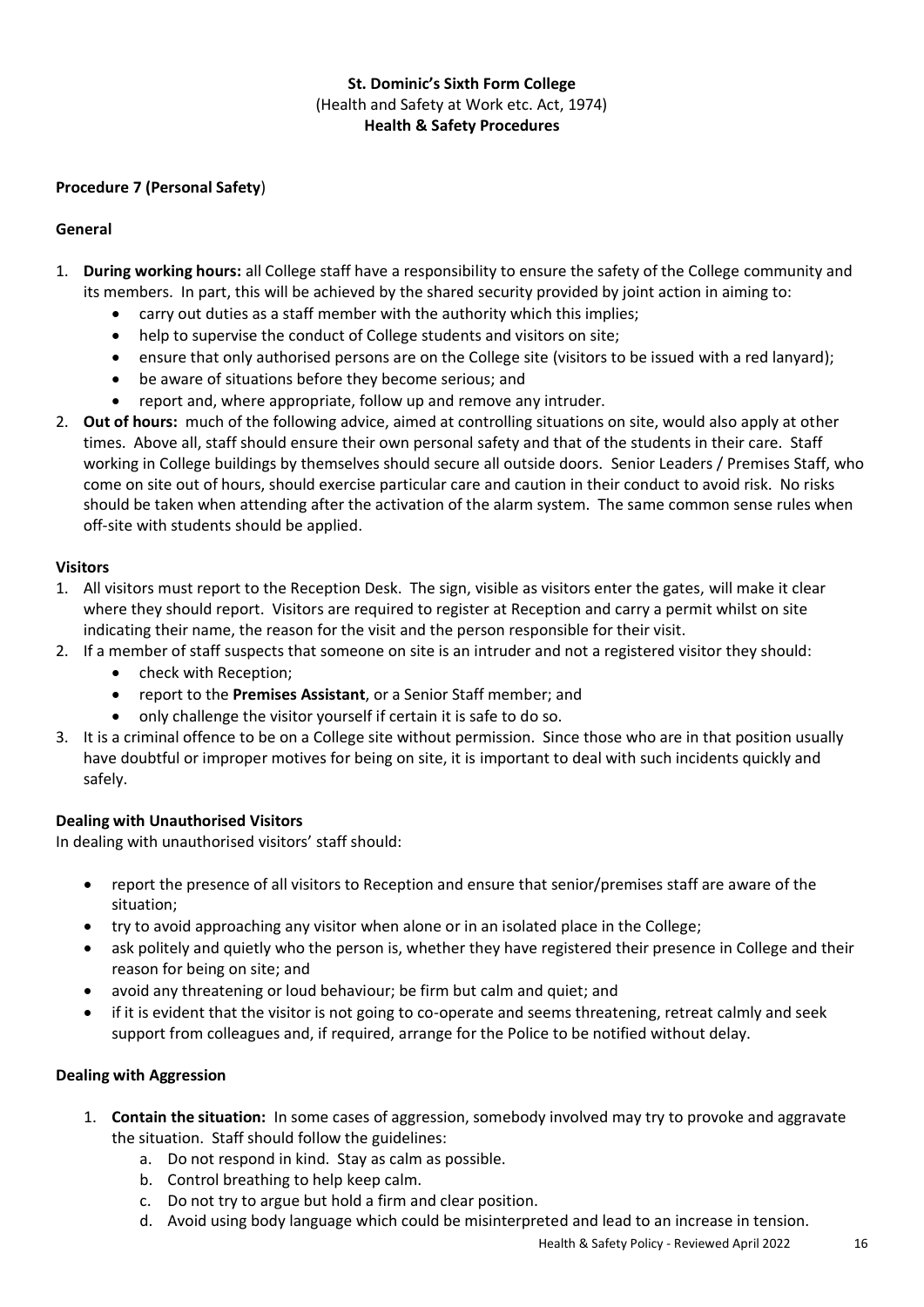- e. Avoid physical contact. In extreme emergency situations for self-defence, think twice before intervening.
- 2. **Report the incident:** Ensure that those who can provide the necessary support have been informed of the situation:
	- Senior Staff.
	- Premises Staff.
	- Reception Staff.
- 3. **Defusing the Situation:** If necessary try to find a compromise way of closing the incident without violence. Give the potential aggressor a way out of the situation.
- 4. **Withdraw:** If the above action fails, retreat and deal with the situation with the assistance of others or even through police action. Do not turn your back on the intruder but withdraw backwards slowly.

# **Physical Attack**

- 1. The fundamental rule is to avoid a physical attack if at all possible.
- 2. If attacked, shout loudly or scream for assistance advising anyone else in sight to call for police aid.
- 3. If a personal alarm is carried, use it it may give the vital opportunity to escape from the attack.
- 4. As a last resort, take simple self-defence steps aiming for vulnerable spots such as the knee, solar plexus, elbow joints or little fingers.
- 5. A personal alarm is a safer form of protection than a weapon.

# **Seek External Advice**

It is possible to obtain good advice from external agencies such as the police, health and safety advisors or professional associations. The Suzy Lamplugh Trust publishes a set of guidelines for safety in and out of College which staff might consider purchasing.

# **Report Any Incident**

- 1. Always ensure that incidents, or potential threats of an incident, are reported to the Health and Safety Coordinator in writing, giving as full detail as possible.
- 2. If involved in an incident try to observe any points which may help to identify offenders and provide detail of what actually occurred.
- 3. Write a report as soon as possible after the incident whilst facts are still clear in your mind and record the incident or near miss incident on SharePoint.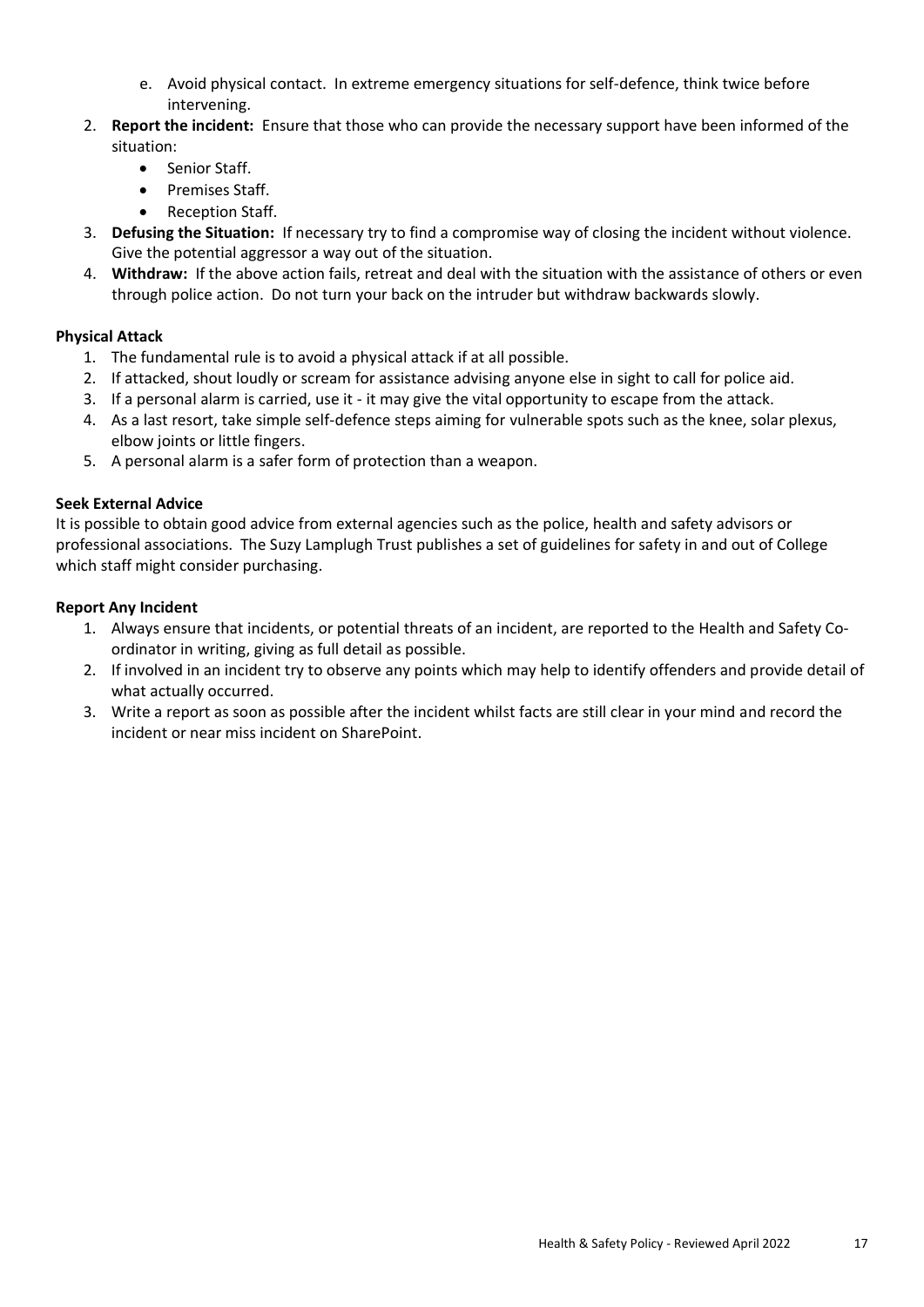# **Procedure 8 (Building Works – Contractors on Site)**

Before the start of any work on site, the Contractor must become familiar with the site, the College Health & Safety Policy and produce a 'Method Statement' of how the work is to be carried out.

The College, either directly or through its Agent or Architect, shall ensure that the Contractor has full Public Liability Insurance.

The College shall appoint a responsible member of staff to act as the link between the Contractor and the College.

The Contractor shall appoint a Site Safety Officer who shall be responsible for the day-to-day operation of the works in consultation with the College appointee so as to ensure the minimum disruption of operation of the College. Any Health & Safety measures deemed necessary for the safe operation of the site shall be circulated to all staff, Teaching and Administrative & Technical, at least five days prior to their implementation.

The College appointee shall be responsible for ensuring that the students and College staff, both Teaching and Administrative & Technical, shall adhere to all agreed Health & Safety measures.

The Contractor's Site Safety Officer shall ensure that adequate barriers, fencing or enclosures shall be installed to prevent any unauthorised access to the works or plant and material storage areas.

The College appointee shall ensure that the Contractor is aware of any hazards covered by the COSHH regulations and that these have been included in the Contractor's Method Statement.

No member of the College staff, or student, shall be required to enter a "Hard Hat" area as part of the day-to-day operation of the College.

#### **CDM Regulations**

Health & Safety in relation to building works is governed by the Construction (Design and Management) Regulations 2018, known in the industry as the 'CDM Regulations'. The regulations apply to construction projects and everyone associated with them: clients, designers, professionals, contractors and site workers. The regulations are about the management of health and safety. They do not apply to every project or everyone all of the time, but most projects and people are affected.

The regulations are law and must be followed. A summary of the requirements follows:

- The CDM regulations places duties on the College as the client to plan, co-ordinate and manage health and safety with designers, planning supervisors and contractors throughout all stages of a construction period.
- As a client we have a duty to ensure that any designer or contractor appointed is competent for the work and will allocate adequate resources for health and safety. The client must appoint a principal contact who must prepare a Health & Safety Plan.
- Designers, principal contractor and sub-contractors all have their own responsibilities under the regulations
- The CDM Regulations will generally apply to construction work which is notifiable, i.e. lasts more than 30 days and will involve more than 500 person days of work.
- CDM also applies to non-notifiable work that involves five people or more on site at any one time. If the work includes demolition CDM also applies, regardless of the length of time or the number of workers.
- Notifiable work means that the Planning Supervisor must notify the project to the local office of the Health & Safety Executive.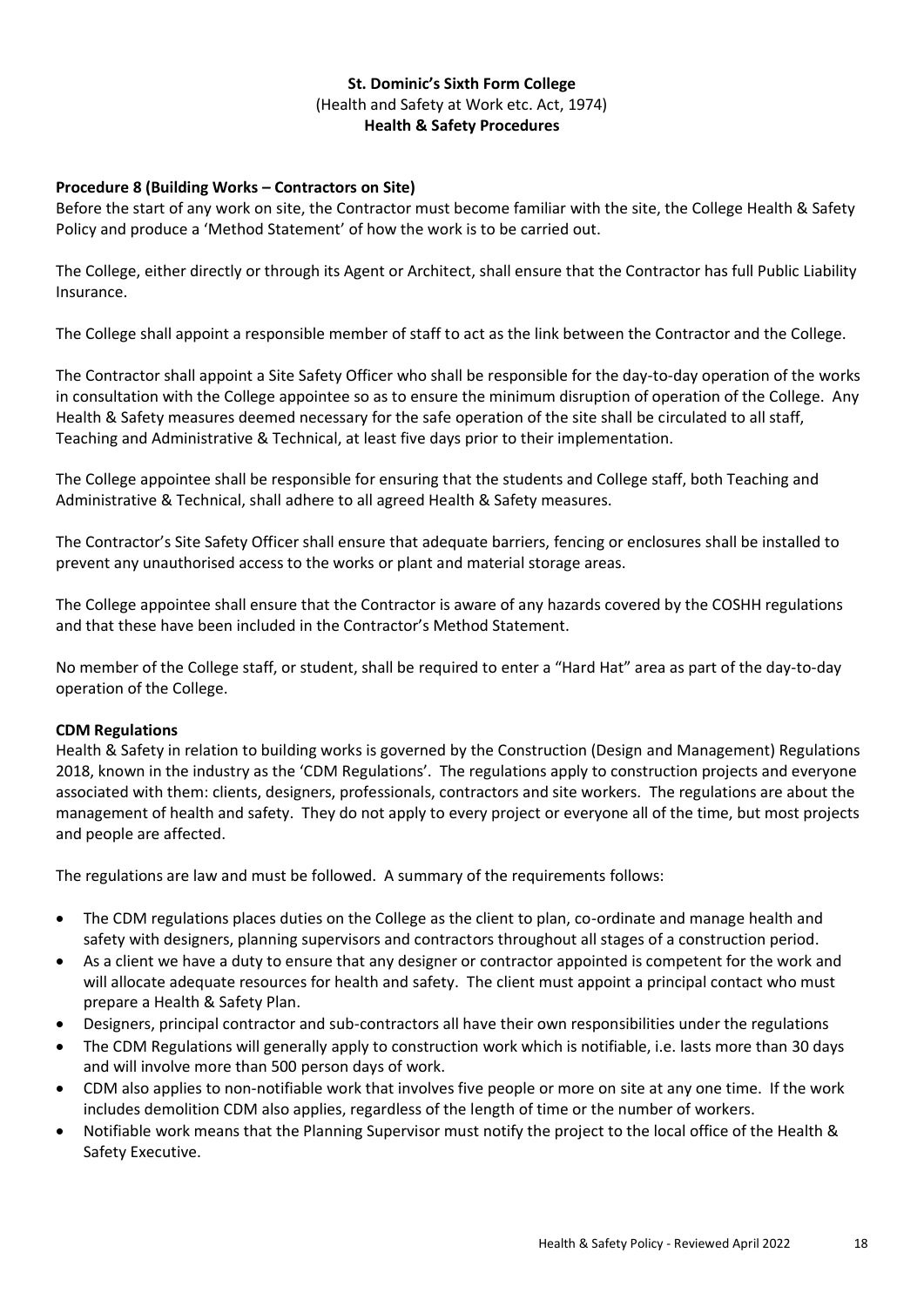• A CDM co-ordinator must also be appointed who will have overall responsibility for co-ordinating the health and safety aspects of the design and planning phase and for the early stages of the health and safety plan and the health and safety file. Both of these must be handed to the College upon completion of the project.

# **The main duties of the CDM co-ordinator is to:**

Advise and assist the College as client in meeting our duties as a client under CDM 2018, in particular

- the duty to appoint competent designers and contractors;
- the duty to ensure that adequate arrangements are in place for managing the project;
- notify HSE about the project;
- co-ordinate design work, planning and other preparation for construction where relevant to health and safety;
- identify and collect the pre-construction information and advise the client if surveys need to be commissioned to fill significant gaps;
- promptly provide in a convenient form to those involved with the design of the structure; and to every contractor (including the principal contractor) who may be or has been appointed by the client, such parts of the pre-construction information which are relevant;
- manage the flow of health and safety information between clients, designers and contractors;
- advise the client on the suitability of the initial construction phase plan and the arrangements made to ensure that welfare facilities are on site from the start; and
- produce or update a relevant, user friendly, health and safety file suitable for future use at the end of the construction phase.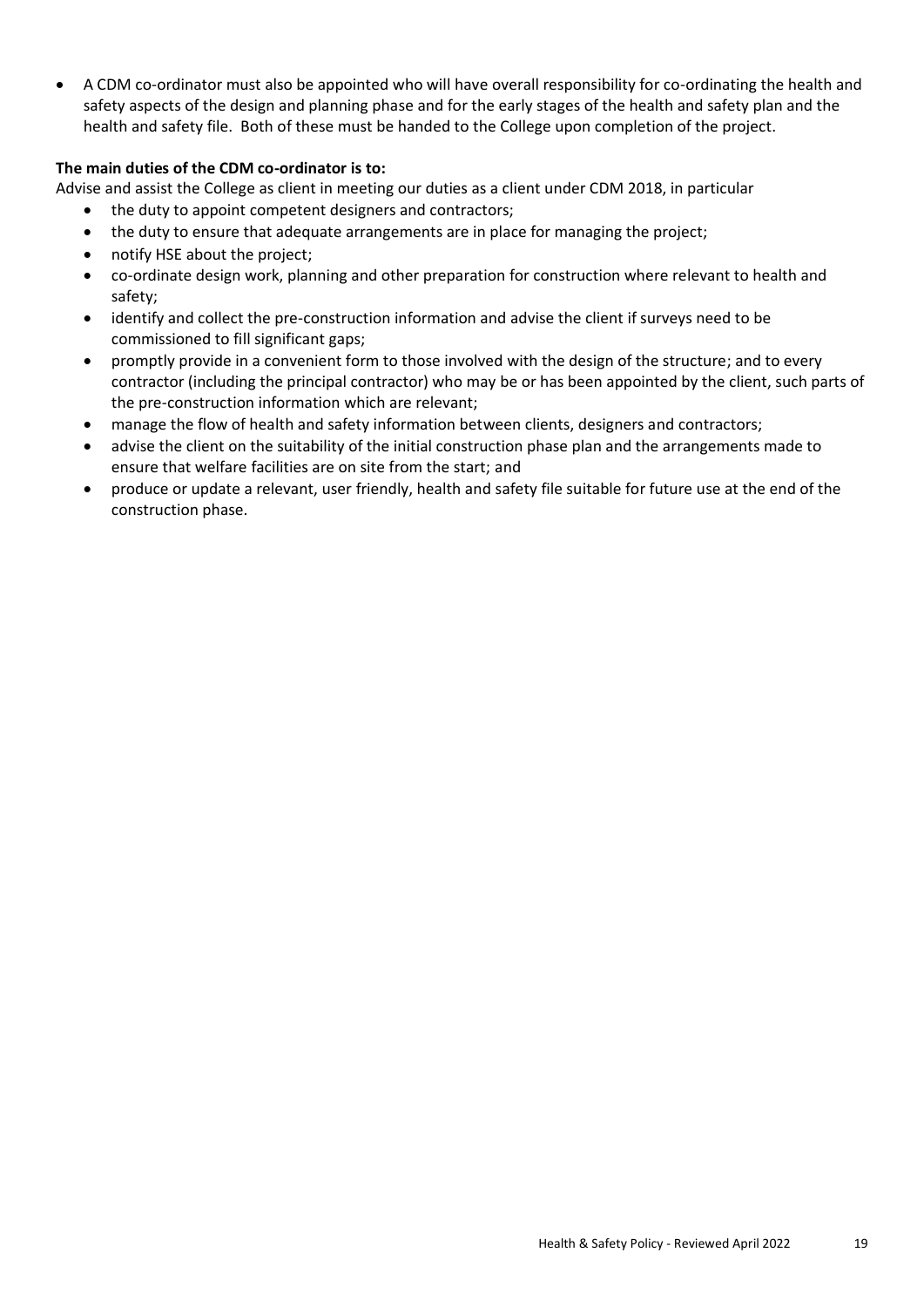# **Procedure 9 (Provision and Use of Work Equipment)**

#### **Definition**

Work equipment is defined as any machine, apparatus, tool or installation used at work.

#### **Responsibilities**

When equipment is assigned to a department the Head of Department or Head of Subject must ensure:

- The work equipment is suitable, properly adapted, can be used without risks to health or safety, and is adequately maintained.
- Where specific hazards are likely to be involved, access to the equipment is restricted to those staff given the task of using it.
- Where work equipment cannot be made totally safe, measures should be taken to minimise the risks.
- Control systems must be safe and breakdown/damage must not result in danger.
- There should be protection against rupture or disintegration of the equipment.
- Maintenance should be possible with the work equipment shut down, if this is not possible then work must be carried out outside the danger zones.
- Work equipment must be appropriate for preventing the risk of fire or overheating; discharges of gas, dust, liquid, vapour, other substances; explosion of the work equipment or substances in it; contact with electricity.

#### **Inspection and Checks**

The following list of checks should be made by the appropriate Head of Department:

- Suitability: is equipment suitable for the process, conditions and location in which it is used?
- Maintenance: is the equipment adequately maintained? Are there appropriate records? Are there appropriate safety checks? Is the equipment designed and constructed to permit safe maintenance?
- Information and instruction: is operating information available and acceptable?
- Training and supervision: are relevant staff trained? Is there adequate supervision?
- Protection against mechanical hazards: are there safeguards against hazards due to dangerous parts?
- Protection against specific hazards: are there risks from hazards arising during use of the equipment?
- Protection against temperature extremes: is there a risk from hot or cold surfaces, what measures are taken to reduce the risks?
- Controls: are there controls to prevent accidental start up? Can the controls be easily identified, reached and operated? Does the stop control turn off equipment safely?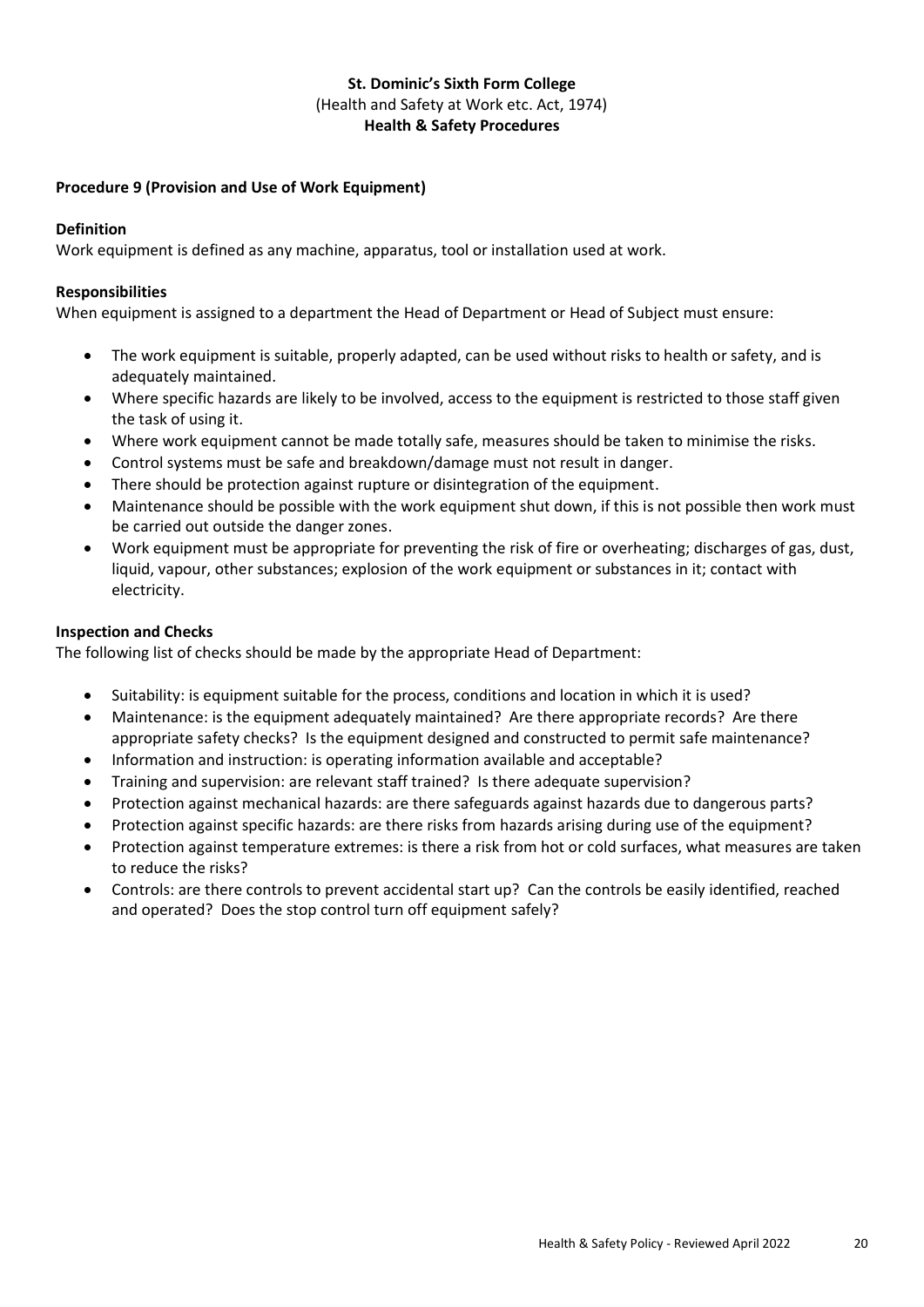# **Procedure 10 (Falls, Slips and Trips)**

Falls, slips and trips are common causes of accidents at work. The following procedures are intended to give guidance to minimise the risks.

#### **Using Step Ladders**

Only trained members of the Premises Team or outside Contractors are allowed to use ladders.

Step ladders may be used by other members of staff when necessary taking account of the procedures listed below. **Tables and chairs should not be used for standing on.**

- Ensure the work is properly planned and organised.
- Never work from the top two steps unless there are hand rails.
- Ensure all rungs or steps are firm and unbroken.
- Ensure step ladder is steady and fully spread out, fully secured.
- Ensure spreaders lock the step ladder into the open position when in use.
- All four rails should have good contact with the ground.
- Do not place step ladders in front of doors unless they are locked or someone is acting as a lookout.
- The risks from falling objects should be properly controlled.
- The risks from fragile surfaces should be properly controlled.

### **Preventing Slips and Trips**

- Risks from slips and trips to be included in risk assessments made by staff responsible for particular rooms.
- Leaks, spills and splashes to be cleared quickly.
- Obstacles to be removed from walkways such as corridors.
- Problems with poor floor surfaces to be reported to the Premises Team.
- Vulnerable areas of the college to be included in Health and Safety inspections to check risks.
- Appropriate footwear to be worn.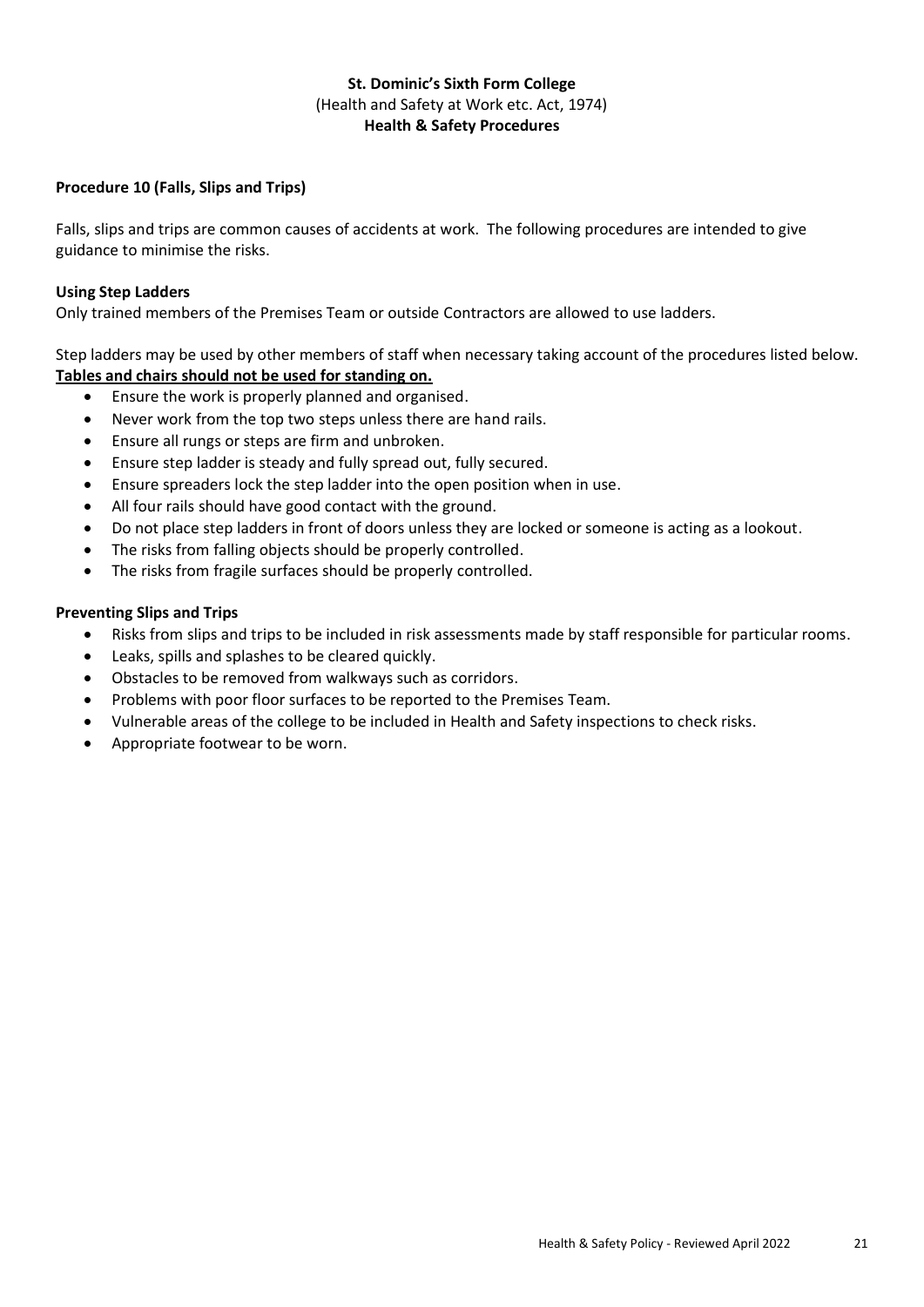# **Procedure 11 (Use of Display Screen Equipment (VDU Screens))**

The safe use of Display Screen Equipment (DSE) is to be monitored through the application of a Workstation Risk Assessment Checklist. This will be issued by the Health and Safety Co-ordinator to all staff near the beginning of the academic year through email. Only staff whose work involves the regular extended use of the computer screen (VDU 'Users', DSE Regs. 1992) at an allocated workstation need complete the checklist.

After completion the form should be signed by the individual and the line manager, and the action points addressed. Copies of these forms should be passed to the Health and Safety Co-ordinator, who will follow up any further actions needed.

DSE Users, whose work involves the regular extended use of the computer screen, are entitled to free eyesight testing by a registered ophthalmic optician at appropriately regular intervals. The College will reimburse the cost of eyesight testing and will pay for a basic pair of spectacles if these are required for the purpose of working with DSEs.

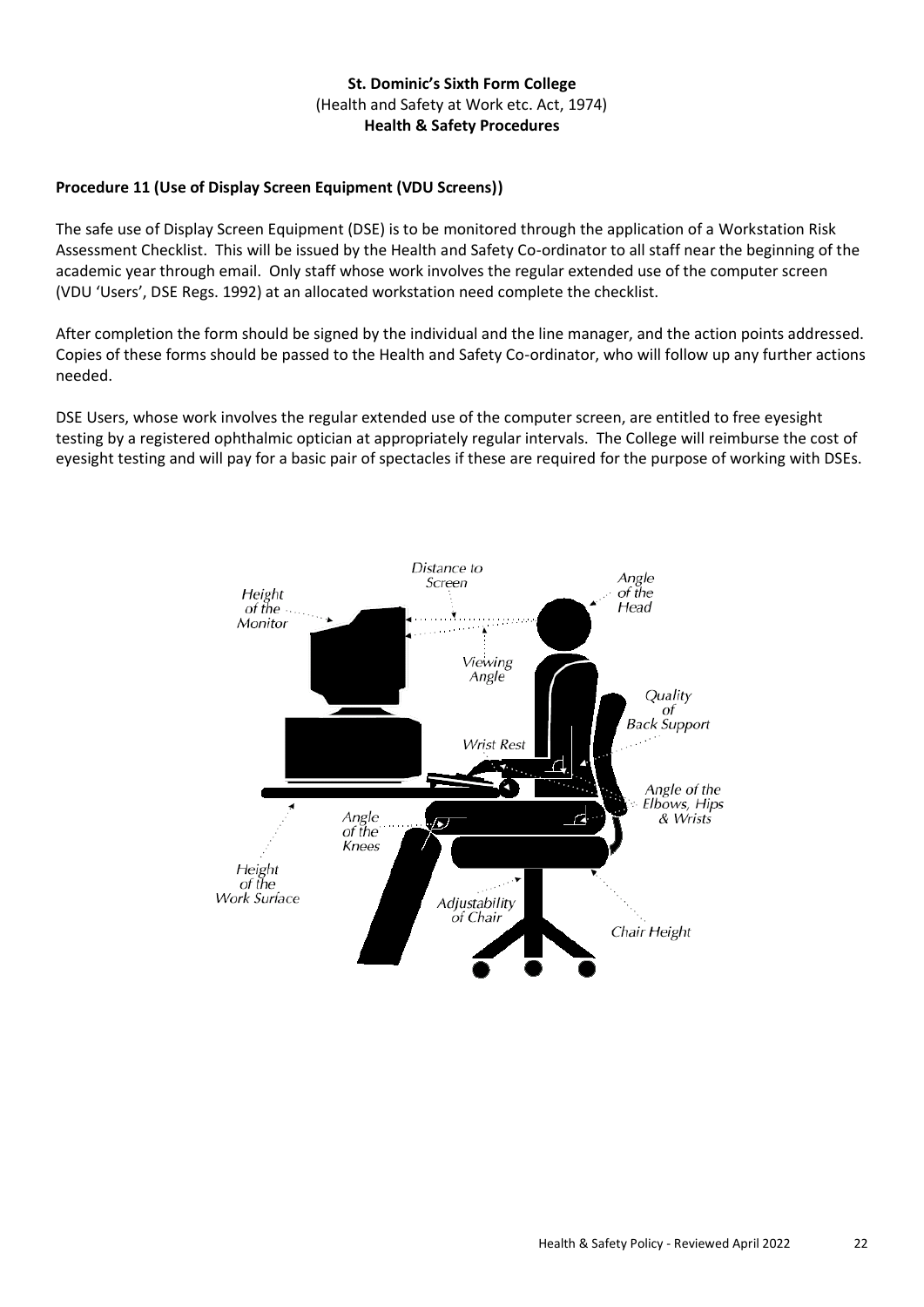# **Workstation Risk Assessment Checklist**

| Name:                |                                                                                 | Room: |            |                               |
|----------------------|---------------------------------------------------------------------------------|-------|------------|-------------------------------|
| Question             |                                                                                 | Yes   | <b>No</b>  | Comment / action required     |
| 1.                   | Is the lighting adequate for all tasks?                                         |       |            |                               |
| 2.                   | Are there problems with reflection and glare from                               |       |            |                               |
|                      | the screen?                                                                     |       |            |                               |
| 3.                   | Do you have problems with noise?                                                |       |            |                               |
| 4.                   | Do you have sufficient ventilation?                                             |       |            |                               |
| 5.                   | Is temperature and humidity maintained at a<br>comfortable level?               |       |            |                               |
| 6.                   | Does the screen have easily adjustable controls for<br>brightness and contrast? |       |            |                               |
| 7.                   | Does the screen tilt and swivel easily?                                         |       |            |                               |
| 8.                   | Is the display stable and free from flicker?                                    |       |            |                               |
| 9.                   | Is it possible to adjust the keyboard angle of tilt?                            |       |            |                               |
| 10.                  | Is sufficient space available in front of the                                   |       |            |                               |
|                      | keyboard to provide support for hands and arms?                                 |       |            |                               |
|                      | 11. Is a wrist support available if necessary?                                  |       |            |                               |
| 12.                  | Is space available to allow flexibility in the                                  |       |            |                               |
|                      | positioning of work equipment?                                                  |       |            |                               |
|                      | 13. Is the chair of a five star castor design, stable and                       |       |            |                               |
|                      | easy to adjust, allowing adequate freedom of                                    |       |            |                               |
|                      | movement?                                                                       |       |            |                               |
|                      | 14. Is the desk of suitable design for the equipment                            |       |            |                               |
|                      | used and for the comfort of the user?                                           |       |            |                               |
|                      | 15. Is the footrest available if the user's feet do not                         |       |            |                               |
|                      | rest flat on the floor?                                                         |       |            |                               |
|                      | 16. Does the floor, cabling or other equipment pose a                           |       |            |                               |
|                      | tripping hazard?                                                                |       |            |                               |
|                      | 17. At the end of the work period do you experience:                            |       |            |                               |
|                      | Neck pain?                                                                      |       |            |                               |
|                      | Lower back pain?                                                                |       |            |                               |
|                      | Upper back/Shoulder pain?<br>Hand/Wrist pain?                                   |       |            |                               |
|                      | Lower limb pain?                                                                |       |            |                               |
|                      |                                                                                 |       |            |                               |
|                      | Upper limb pain?<br>Headaches?                                                  |       |            |                               |
|                      |                                                                                 |       |            |                               |
|                      | Eye discomfort or pain?                                                         |       |            |                               |
|                      | Difficulty focussing?                                                           |       |            |                               |
|                      | Fatigue?<br>Stress?                                                             |       |            |                               |
|                      | Discomfort?                                                                     |       |            |                               |
|                      |                                                                                 |       |            |                               |
| Name of assessor:    |                                                                                 |       | Signature: |                               |
| Date of assessment : |                                                                                 |       |            | Date of planned reassessment: |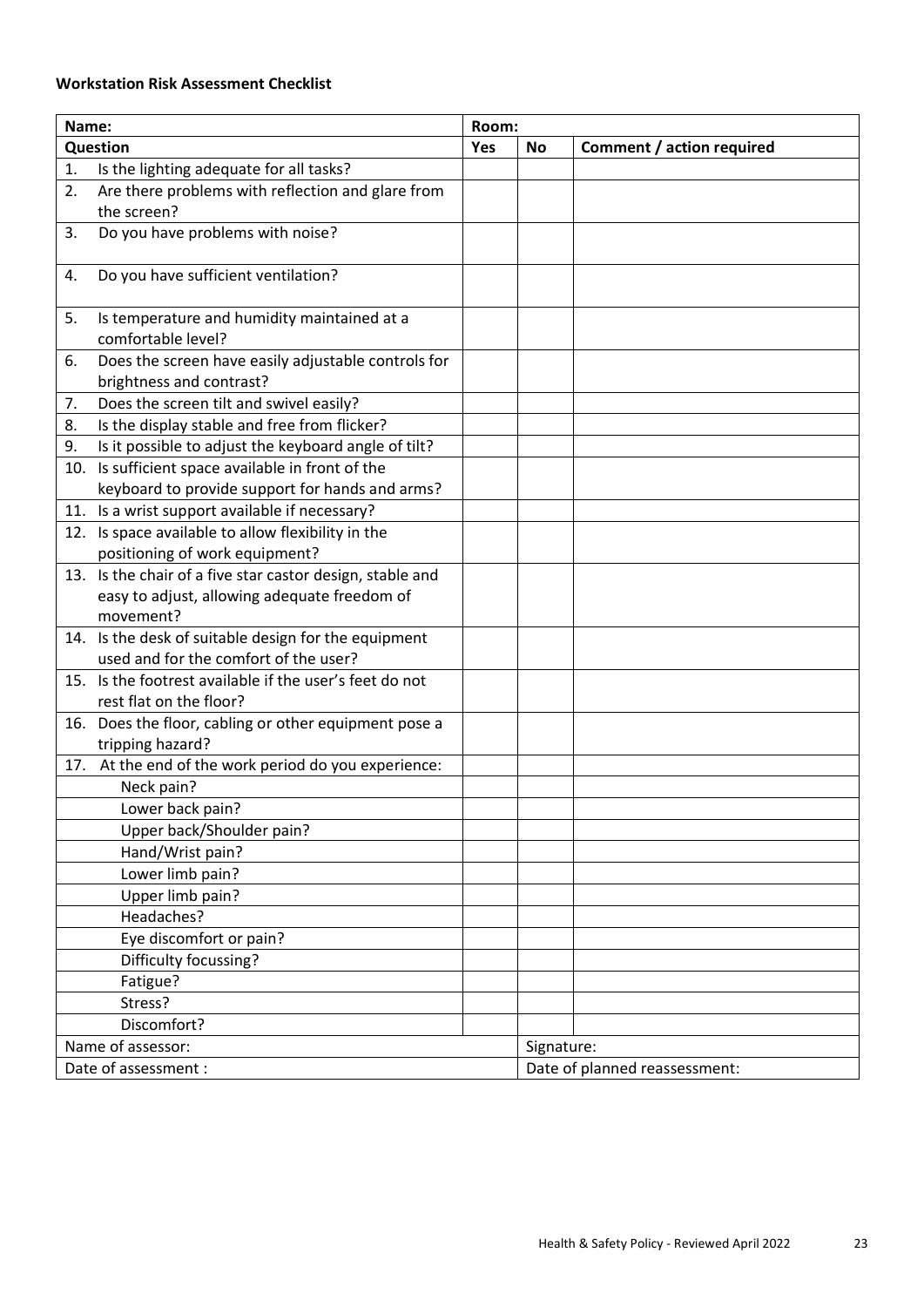# **Procedure 12 (Hot Work Permit Procedure)**

### **The following procedures must be noted for**

- 1. The person nominated to authorise hot work, normally the fire or safety officer, must have experience or training in the problems associated with hot work and be of suitable status to ensure compliance with the procedures.
- 2. Prior to the commencement of work, a Hot Work Permit should be obtained from the authorised person. This should be done on every occasion that hot work of any type is undertaken within or upon the fabric of established buildings or any structures or plant in the open. This procedure should also apply to construction sites once fitting out has commenced, and to all buildings which are being refurbished.
- 3. A Hot Work Permit should not be issued without considering the significance of any other permits to work in the vicinity, or adjacent manufacturing processes which may involve the use of flammable liquids or gases.
- 4. A Hot Work Permit should also be issued for a specific task that is undertaken in a clearly identified area. Hot Work Permits should not be issued for protracted periods. Separate Hot Work Permits should be issued for work which extends from morning to afternoon periods.
- 5. Before completing the first part of the Hot Work Permit, the person responsible for carrying out the work should complete the checklist shown below to indicate that fire protection measures are adequate, suitable precautions have been taken and the equipment to be used is safe.
- 6. If the person authorised to issue the Hot Work Permit is not satisfied with the arrangements, further measures may be requested, and any additional conditions should be entered in the space provided. The earliest time at which a final fire-check should be made will also be specified. This will normally be at least one hour after the time of expiry of the Hot Work Permit, when work must be complete. If trained personnel will not be available to make this check (for example in the case of a permit issued late in the day) work must not be commenced.
- 7. The Hot Work Permit should be photocopied with one copy being handed to the person responsible for carrying out the work. The second copy should be retained by the issuer who may wish to inspect the site of the work or instigate spot-checks to ensure that conditions have been met and that work is complete before the Hot Work Permit expires.
- 8. The completed form should be returned to the issuer and retained for future reference.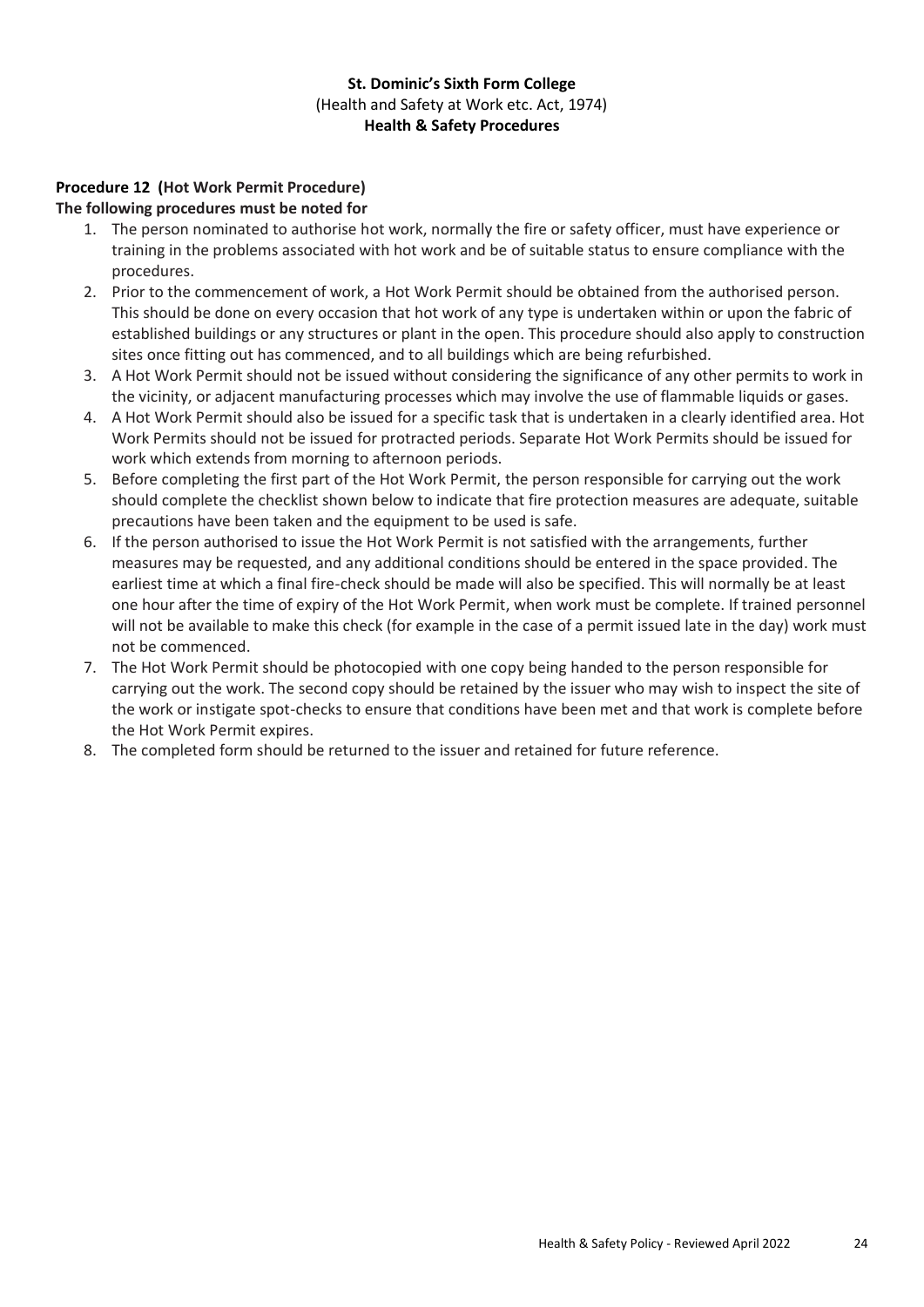# **Hot Work Permit To be completed by the person responsible for carrying out the work:**

| <b>Building:</b>                                                                                                                          |                    |  |  |
|-------------------------------------------------------------------------------------------------------------------------------------------|--------------------|--|--|
| <b>Exact location of proposed work:</b>                                                                                                   |                    |  |  |
| Nature of hot work to be undertaken:                                                                                                      |                    |  |  |
| The above location has been examined and the precautions listed on the reverse side of this form have been<br>complied with as indicated: |                    |  |  |
| Signature:                                                                                                                                | <b>Print Name:</b> |  |  |
| <b>Position:</b>                                                                                                                          |                    |  |  |
| Date:                                                                                                                                     |                    |  |  |
| Contractor (where applicable):                                                                                                            |                    |  |  |

# **To be completed by the fire officer or other nominated person:**

| This Hot Work Permit is issued subject to the following conditions (as relevant): |                           |  |
|-----------------------------------------------------------------------------------|---------------------------|--|
| Time of issue of permit:                                                          | Time of expiry of permit: |  |
| Signature:                                                                        | <b>Position:</b>          |  |
| Date:                                                                             |                           |  |

**To be completed by a member of staff or contractor responsible for the work before returning this permit to the issuer.**

| The work area and all adjacent areas to which sparks and heat might have spread (such as floors below and<br>above, and areas on other sides of walls) have been inspected and found to be free of fire following<br>completion of the work. |                  |  |  |  |
|----------------------------------------------------------------------------------------------------------------------------------------------------------------------------------------------------------------------------------------------|------------------|--|--|--|
| Time inspection completed (this must be at least one hour after work was completed):                                                                                                                                                         |                  |  |  |  |
| Signature:                                                                                                                                                                                                                                   | <b>Position:</b> |  |  |  |
| Date:                                                                                                                                                                                                                                        |                  |  |  |  |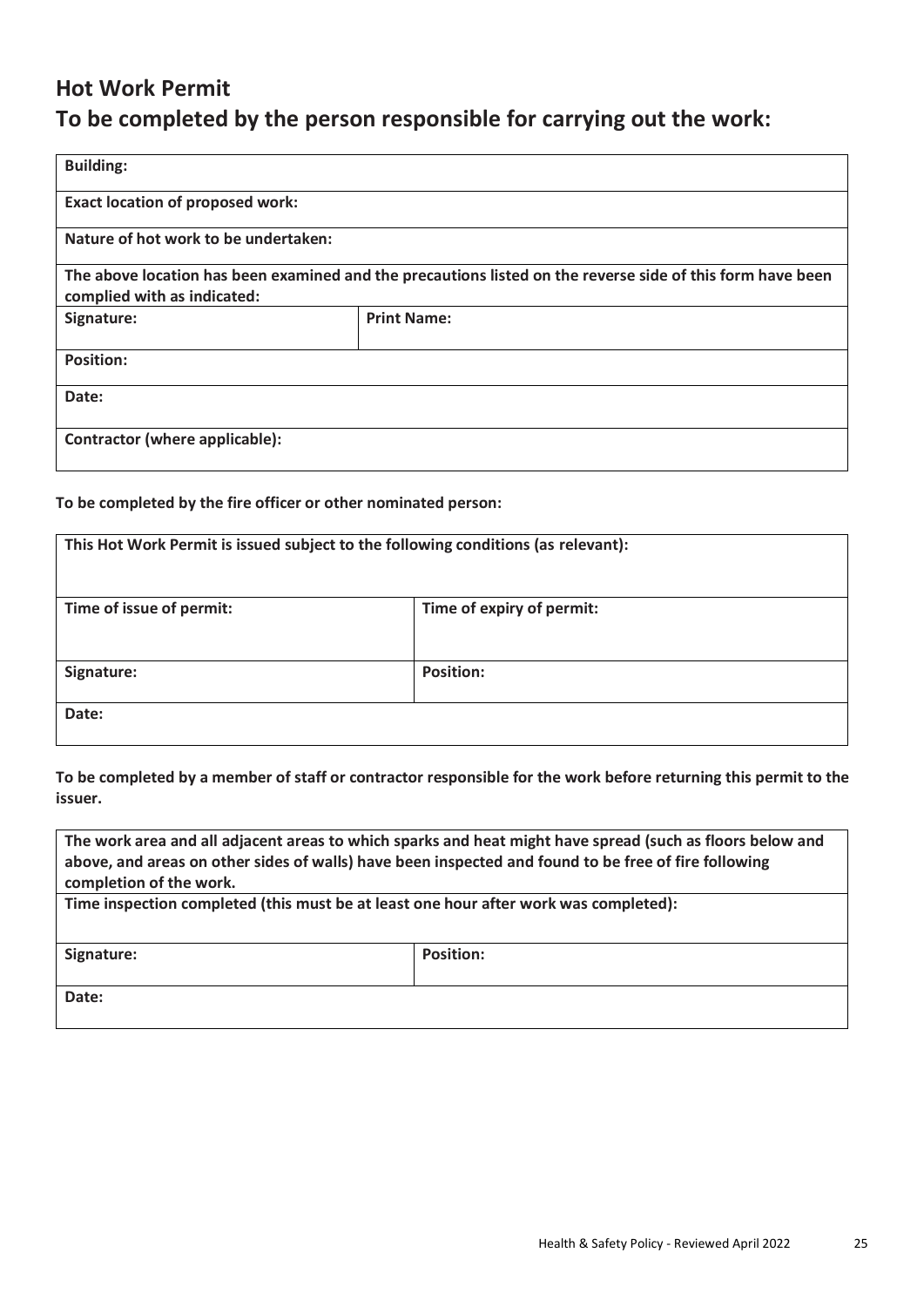# **Hot Work Permit Check List** *To be completed by the person responsible for carrying out the work*

# **Fire protection:**

- 1. Where sprinklers are installed they are operative.  $\square$
- 2. A trained person not directly involved with the work will provide a continuous fire watch during the period of hot work and for at least one hour after it ceases, in the work area and those adjoining areas to which sparks and heat may spread.  $\square$
- 3. At least two suitable extinguishers or a hose reel are immediately available. Both the personnel undertaking the work and providing the fire watch are trained in their use.  $\square$
- 4. Personnel involved with the work and providing the fire watch are familiar with the means of escape and method of raising the alarm/calling the fire brigade.  $\square$

# **Precautions within ten metres (minimum) of the work:**

- **5.** Combustible materials have been cleared from the area. Where materials cannot be removed, protection has been provided by non-combustible or purpose-made blankets, drapes or screens. □
- 6. Flammable liquids have been removed from the area.  $\square$
- 7. Floors have been swept clean. □
- 8. Combustible floors have been covered with overlapping sheets of non-combustible material or wetted and liberally covered with sand. All openings and gaps (combustible floors or otherwise) are adequately covered.
- 9. Protection (non-combustible or purpose-made blankets, drapes or screens) has been provided for:
	- Walls, partitions and ceilings of combustible construction or surface finish  $\Box$
	- Holes and other openings in walls, partitions and ceilings through which sparks could pass.  $\Box$
- 10. Combustible materials have been moved away from the far side of walls or partitions where heat could be conducted, especially where these incorporate metal. □
- 11. Enclosed equipment (tanks, containers, dust collectors etc.) has been emptied and tested, or is known to be free of flammable concentrations of vapour or dust. □

# **Equipment:**

- 12. Equipment for hot work has been checked and found to be in good repair. □
- 13. Gas cylinders have been properly secured.  $\square$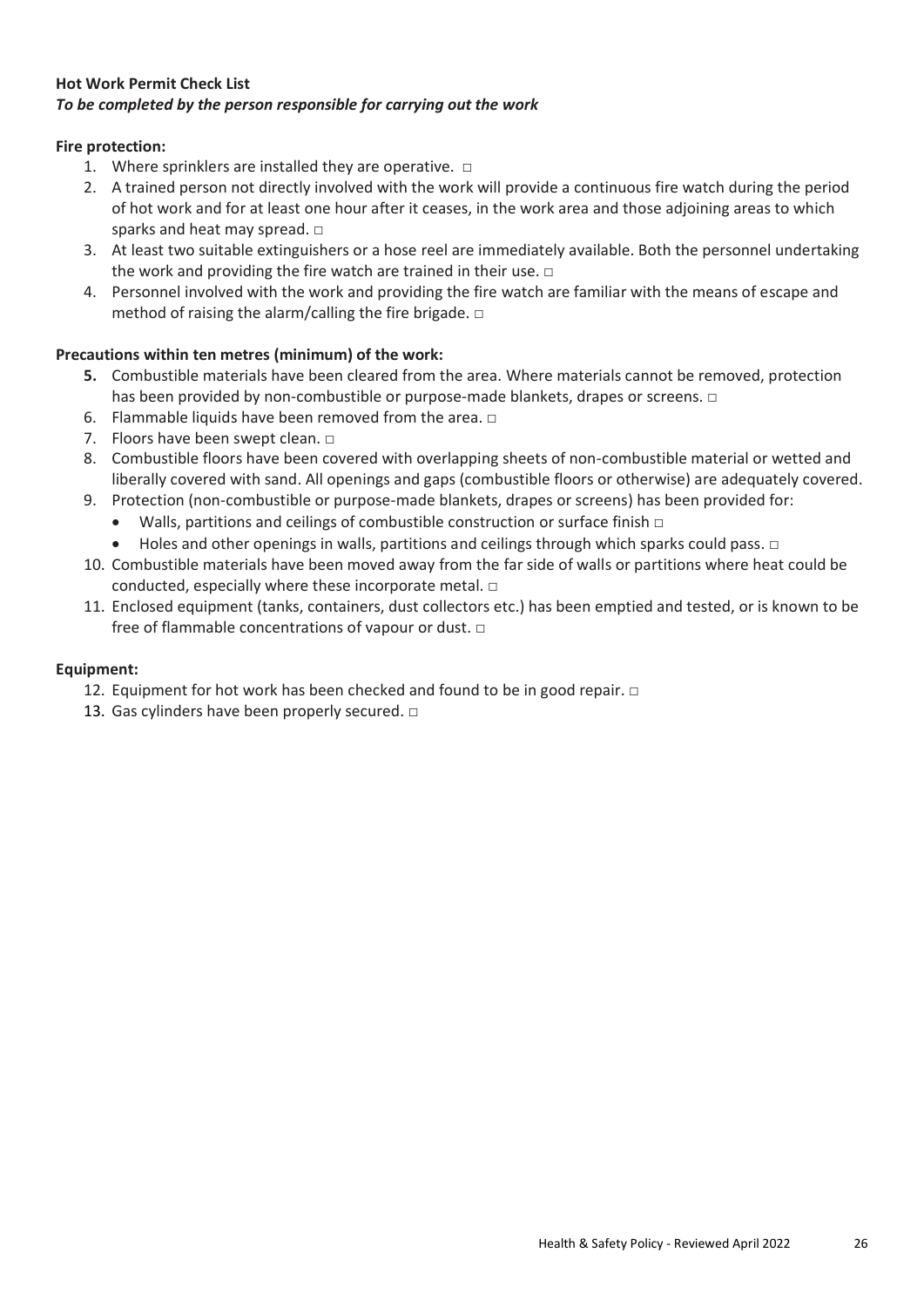# **Procedure 13 (Lockdown Policy and Procedures as part of the Prevent Strategy)**

#### **Introduction**

As part of our Health and Safety, and Prevent procedures, the College has a Lockdown Policy. On very rare occasions, it may be necessary to seal off the College so that it is not able to be entered from the outside. This will ensure that students, staff and visitors are safe when there is a hazard or danger in the College premises, College grounds or close vicinity outside the College.

A lockdown is implemented when there are serious security risks to the premises and its occupants. This could be due to a number of reasons such as a near-by chemical spillage or attempted/possible access by an unauthorised person(s) intent on causing harm/damage.

### **Notification of Lockdown**

Staff will be notified that lockdown procedures are to be implemented on hearing the alarm. Reception staff will SMS and email all staff that lockdown is being implemented.

- 1. These signals will activate a process of students being ushered as quickly as possible into the College building, if in the grounds, and the locking of all outside doors, if possible.
- 2. When the alarm sounds, students remain in the room they are in. Where possible, staff will ensure the windows and doors are closed and locked and that students are positioned away from possible sightlines from external windows or doors. Lights, smart boards and computer monitors will be turned off. Any students or staff with disabilities should be moved to a safe area within the room, away from windows and doors.
- 3. When the alarm sounds, students or staff who are not in classes (e.g. learners in the Canteen or using toilets) should go immediately to the nearest occupied classroom and remain with that class and teacher. Students in the sports hall should stay where they are if there is a member of staff present but go to the nearest classroom if there is no member of staff.

# **NO ONE SHOULD MOVE ABOUT THE COLLEGE**

- 4. Staff should support learners in keeping calm and quiet.
- 5. Staff are to keep lockdown procedures until informed by the SLT/Premises Staff that it is safe to return to normal.

#### **Staff Roles:**

- 1. Reception staff ensure that the front doors are locked and police called, if necessary.
- 2. The Principal/Vice Principal or designated other ensures that the College's front doors and all other entrances are locked.
- 3. The Premises Manager and his staff close/lock the external doors if safe to do so and sound the alarm during the process to ensure that all staff/students who are in the College grounds know that the lockdown has been activated.
- 4. Individual Teachers/Support staff close windows and blinds, close and lock classroom doors. The nearest staff member should check exit doors.

#### **Communication with Parents/Carers**

- If appropriate, parents/carers will be notified as soon as it is practical to do so via email.
- Depending on the type and severity of the incident, parents/carers may be asked **NOT** to collect their children from College as it may put them and the student at risk.
- Students will not be released to parents/carers during a lockdown.
- Parents/carers will be asked not to call College as this may tie up emergency lines.
- If the end of the day is extended due to the lockdown, parents/carers will be notified and will receive information from the office staff or emergency services about the time and place learners can be picked up.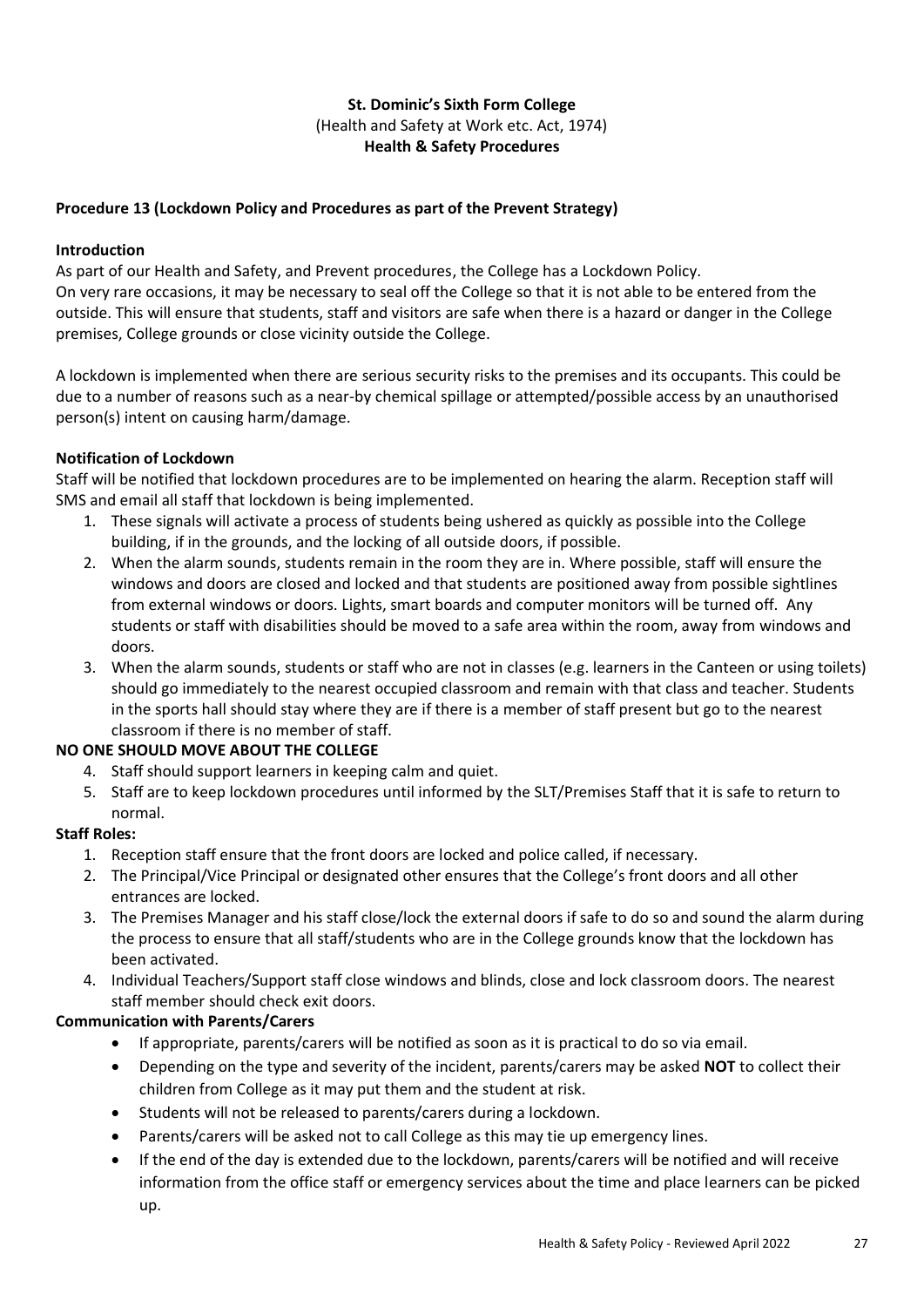• A letter to parents/carers will be sent out as soon as possible following any serious incident explaining the context of the lockdown.

# **Lockdown Drills**

To ensure that everyone knows what to do, lockdown practice will take place at regular intervals. Practices will be monitored, staff de-briefed and improvements made.

#### **Personal Safety**

During a lockdown procedure all necessary steps must be made to ensure that your own personal safety is not compromised.

#### **Review**

This policy and associated procedures will be reviewed annually and will be subject to SLT and Governors' approval.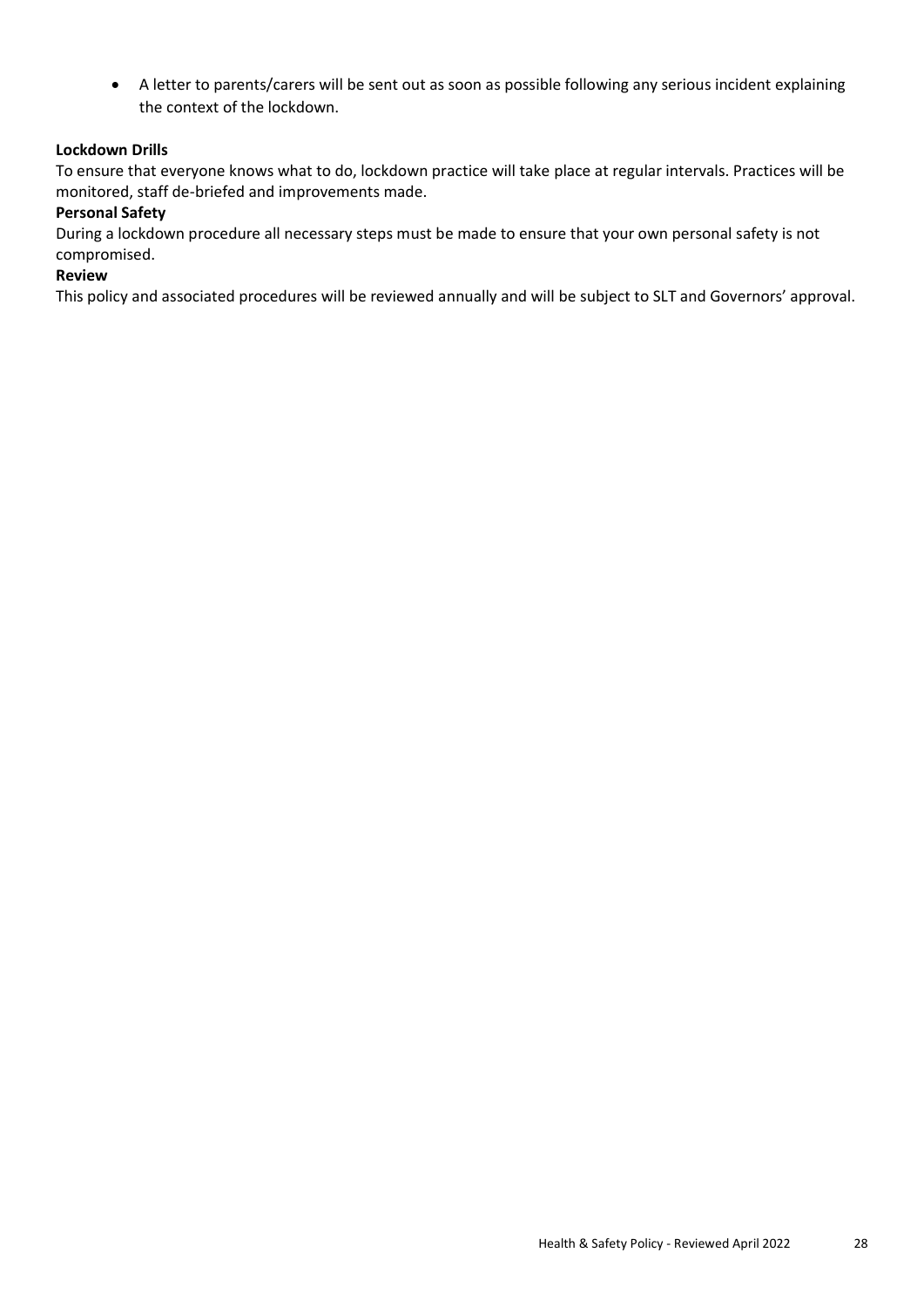#### **Summary of Lockdown Procedure Notified by police of incident in the local vicinity**



- Students will not be released to parents/carers during a lockdown.
- Parents/carers will be asked not to call College as this may tie up emergency lines.
- If the end of the day is extended due to the lockdown, parents/carers will be notified and will receive information from office staff or the emergency services about the time and place students can be picked up.

parents/carers to reinforce with the students the students the students the importance of following the importance of following the importance of following the importance of following the importance of following the import

# Unknown person believed to be armed with an offensive weapon is on the College site serious incident to explain the context of lockdown and to encourage

Lockdown alarm sounded.

Reception call 999 and notify police that lockdown process has been initiated and why.

• If practicable, Reception email all staff to notify lockdown.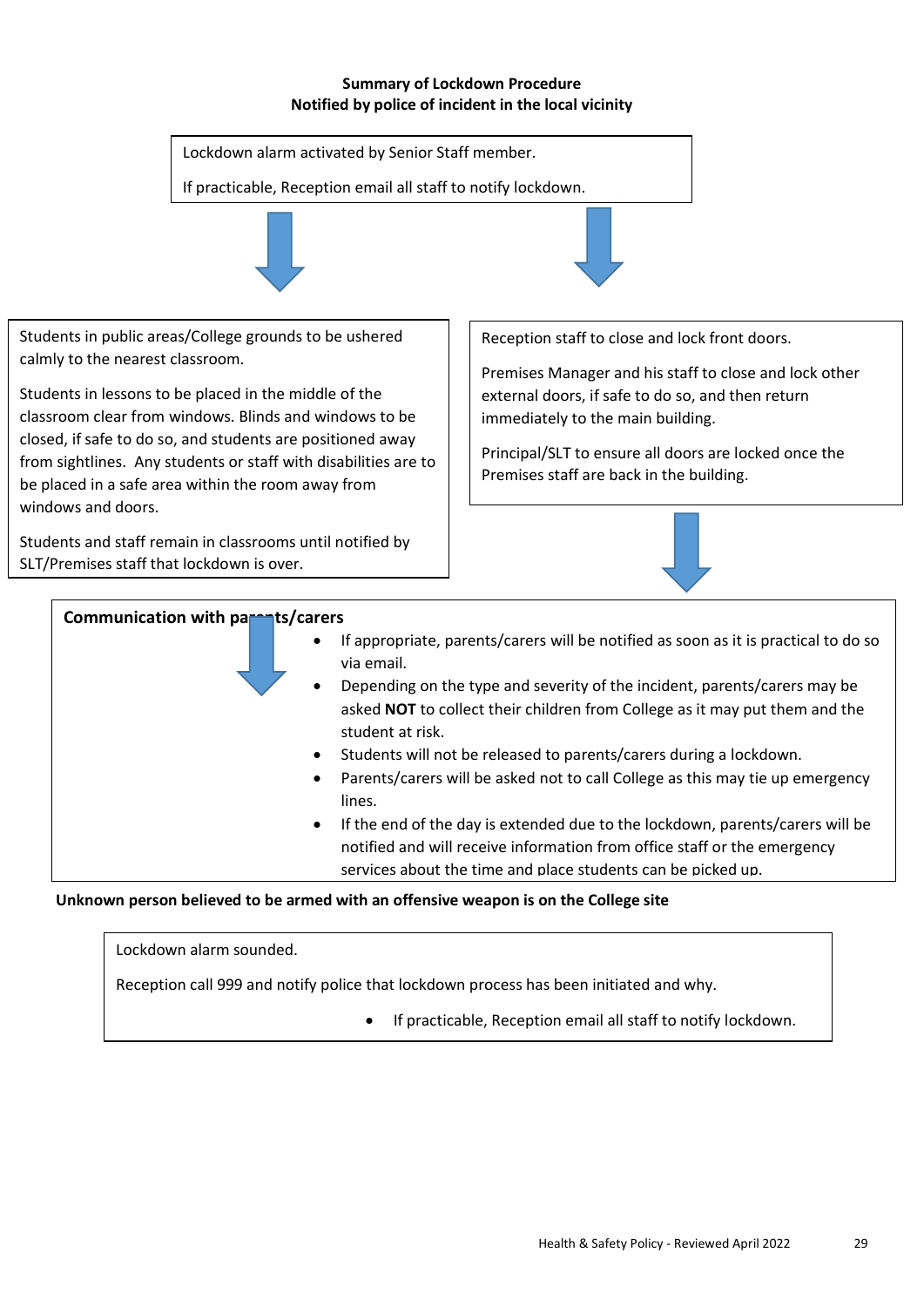

Students in public areas/College grounds to be ushered calmly to the nearest classroom.

Students in lessons to be placed in the middle of the classroom clear from windows. Blinds and windows to be closed, if safe to do so, and students are positioned away from sightlines. Any students or staff with disabilities are to be placed in a safe area within the room away from windows and doors.

Students and staff remain in classrooms until notified by SLT/Premises staff that lockdown is over.

Students and staff remain in classrooms until notified





Reception staff to close and lock front doors.

Premises Manager and his staff to close and lock other external doors, if safe to do so, and then return immediately to the main building.

Principal/SLT to ensure all doors are locked once the Premises staff are back in the building.

# **Communication with parents/carers**

by SMG that local development is over.

If necessary parents/guardians will be notified as soon as it is practical to do so via email. Depending on the type and severity of the incident, parents/carers may be asked NOT to collect their children from college as it may put them and the student at risk.

Students will not be released to parents/carers during a lock down.

Parents/carers will be asked not to call college as this may tie up emergency lines.

If the end of the day is extended due to the lockdown, parents/carers will be notified and will receive information about the time and place learners can be picked up from office staff or emergency services.

A letter to parents/carers will be sent home at the nearest possible day following any serious incident to inform parents/carers of the context of lockdown and to encourage parents/carers to reinforce with the students the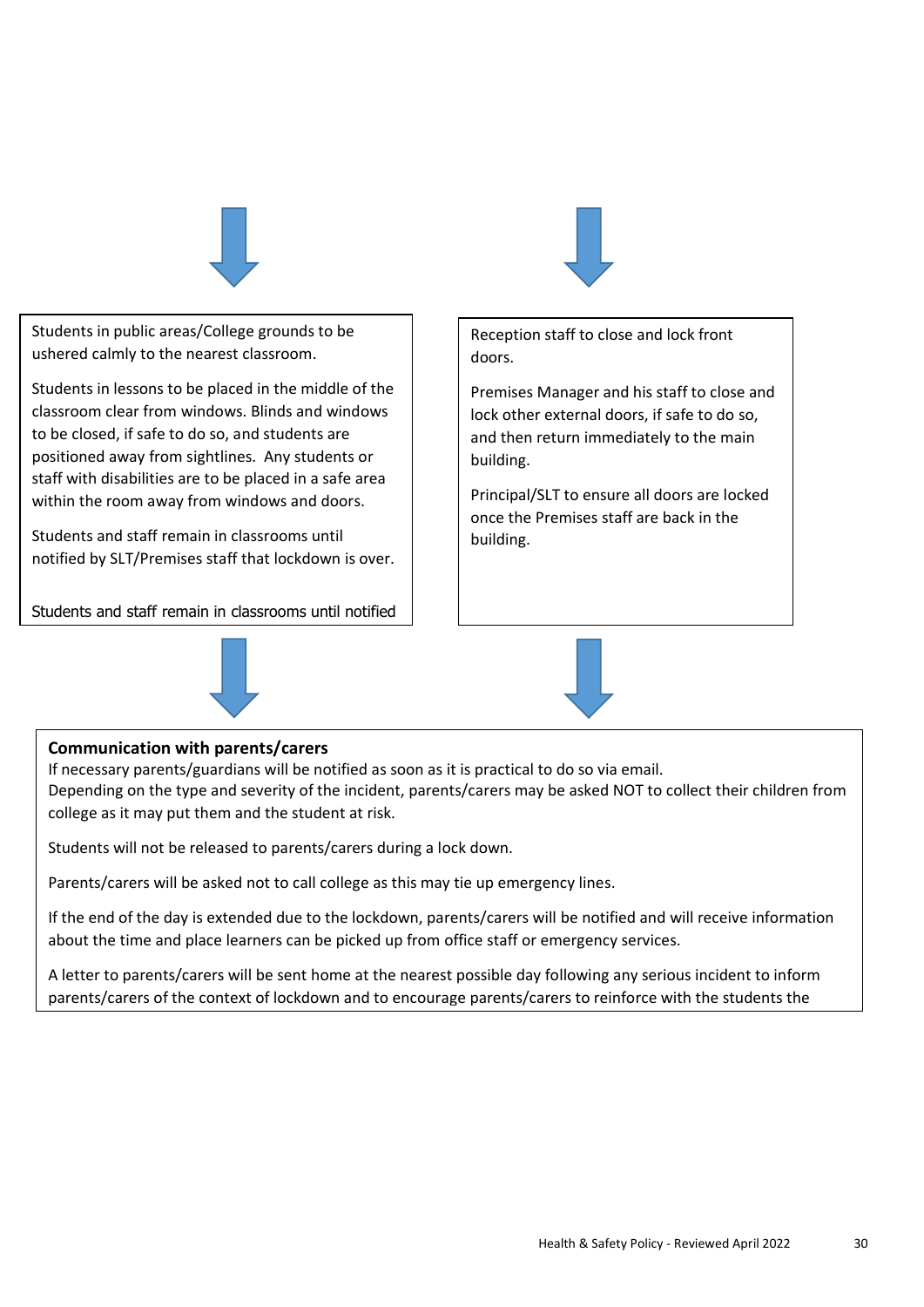| <b>Title</b>                | <b>Responsibilities</b>                                                                                                                                              |
|-----------------------------|----------------------------------------------------------------------------------------------------------------------------------------------------------------------|
| Principal                   | Ensure the safety of students, staff and visitors within the College premises. The Health & Safety<br>Policy lays out the following:                                 |
|                             | all processes and systems of work are designed to take account of health and safety and are<br>properly supervised at all times;                                     |
|                             | a member of senior management maintains specific responsibility for health and safety;<br>$\bullet$                                                                  |
|                             | competent people are appointed to assist us in meeting our statutory duties including,<br>$\bullet$<br>where appropriate, specialists from outside the organisation; |
|                             | all employees are consulted on matters relating to health, safety and welfare;<br>$\bullet$                                                                          |
|                             | adequate facilities and arrangements will be maintained to enable employees to raise issues<br>$\bullet$<br>of health and safety;                                    |
|                             | each employee will be given such information, instruction and training as is necessary to<br>$\bullet$                                                               |
|                             | enable the safe performance of work activities; and                                                                                                                  |
|                             | all arrangements are brought to employees' attention and are monitored and reviewed to<br>$\bullet$                                                                  |
|                             | ensure that they are effective.                                                                                                                                      |
| Finance                     | Chair the ERMT meeting and prepare the agenda.<br>$\bullet$                                                                                                          |
| Director                    | Prepare RIDDOR reports.<br>$\bullet$                                                                                                                                 |
|                             | Liaise with internal departments and external contacts such as the LA consultant.<br>$\bullet$                                                                       |
|                             | Update the Health & Safety Policy.<br>$\bullet$                                                                                                                      |
|                             | Disperse information on Health & Safety matters.<br>$\bullet$                                                                                                        |
|                             | Arrange appropriate training.<br>$\bullet$                                                                                                                           |
|                             | Co-ordinate Educational Visits.<br>$\bullet$                                                                                                                         |
|                             | Prepare budgets to cover the cost of Health & Safety actions.<br>$\bullet$                                                                                           |
|                             | Manage the Premises Team.<br>$\bullet$                                                                                                                               |
|                             | Overview of the safe condition of the premises.<br>$\bullet$                                                                                                         |
|                             | Organise repairs as needed.                                                                                                                                          |
| <b>ERMT</b>                 | Discuss Health & Safety issues as they arise in the College and recommend actions.                                                                                   |
| Governance                  | Oversee Health and Safety matters and approve the H and S policy annually<br>$\bullet$                                                                               |
| Fire Officer                | Overview Fire Safety.<br>$\bullet$                                                                                                                                   |
|                             | Make fire risk assessments.<br>$\bullet$                                                                                                                             |
| Staff H&S                   | Report incidents to the ERMT.<br>$\bullet$                                                                                                                           |
| Representitive              | Liaise with staff on H and S concerns.<br>$\bullet$                                                                                                                  |
| Managers of                 | Carry out risk assessments for the rooms.                                                                                                                            |
| Academic                    | Ensure staff and students are aware of safe working practises in their areas.<br>$\bullet$                                                                           |
| departments,                | Write departmental procedures where appropriate.<br>$\bullet$                                                                                                        |
| <b>A&amp;T</b>              | Give induction to new members of their department.<br>$\bullet$                                                                                                      |
| departments<br>Housekeeping |                                                                                                                                                                      |
| Supervisor                  | Keep records of incidents.<br>$\bullet$<br>Purchase First Aid Kits and other resources in regard to Health & Safety.<br>$\bullet$                                    |
|                             | Manage the College First Aid by ensuring sufficient staff are First Aid trained.<br>٠                                                                                |
|                             | Perform periodic Risk Assessments either specific to a particular event or of a recurring<br>٠                                                                       |
|                             | nature.                                                                                                                                                              |
|                             | Assist Health and Safety Co-ordinator in all aspects of College Health and Safety.<br>$\bullet$                                                                      |
| Radiation                   | Maintain procedures as laid out by government for the safe use of ionising radiations.<br>$\bullet$                                                                  |
| Protection                  |                                                                                                                                                                      |
| Officer/Advisor             |                                                                                                                                                                      |
| All staff                   | Co-operate with Leaders and Managers to enable all statutory duties to be complied with.<br>$\bullet$                                                                |
|                             | Take reasonable care of their own health and safety and the health and safety of others who may be<br>$\bullet$                                                      |
|                             | affected by their acts or omissions.                                                                                                                                 |
|                             | Familiarise themselves with the health and safety arrangements which apply to them and their work<br>$\bullet$<br>functions.                                         |
|                             | Report matters of concern to the line manager or to the Principal or to members of the ERMT.                                                                         |